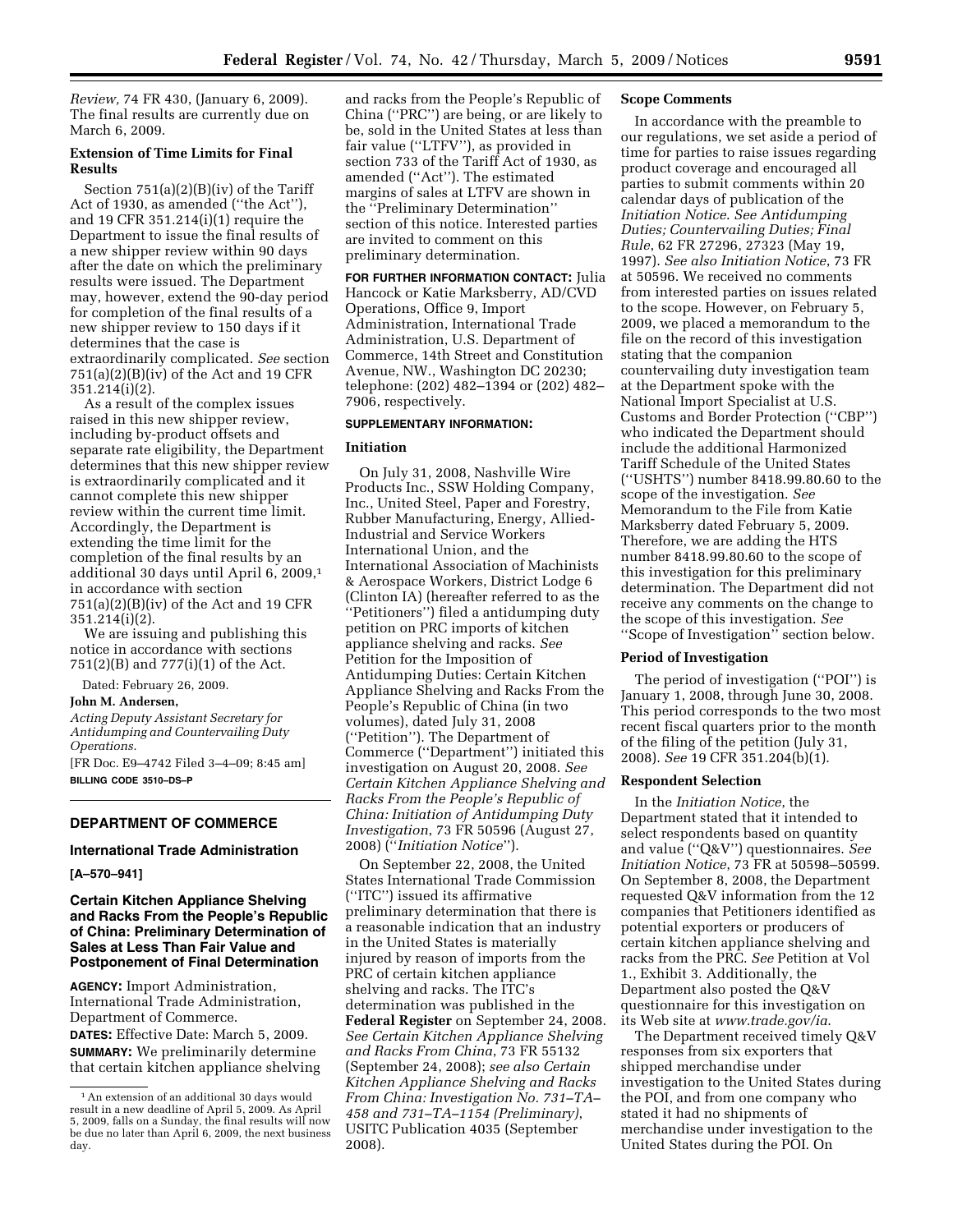October 8, 2008, the Department selected Guandong Wireking Housewares & Hardware Co., Ltd. (''Wireking'') and Asber Enterprise Co., Ltd. (China) (''Asber'') as mandatory respondents in this investigation. *See*  October 8, 2008, Memorandum to the File, from Julia Hancock, Senior International Trade Analyst, through Catherine Bertrand, Program Manager, and James C. Doyle, Director, to Stephen J. Claeys, Deputy Assistant Secretary, regarding Selection of Respondents for the Antidumping Investigation of Certain Kitchen Appliance Shelving and Racks from the People's Republic of China (''Respondent Selection Memo''). The Department sent its antidumping duty questionnaire to Asber and Wireking on October 8, 2008. On October 23, 2008, Asber filed a letter stating that it will not participate as a mandatory respondent in this investigation. *See* Letter to the Department from Asber dated October 23, 2008. On November 19, 2008, the Department selected New King Shan (Zhu Hai) Co., Ltd. (''New King Shan'') as an additional mandatory respondent because it was the next largest producer/exporter of those companies that submitted Q&V responses. *See*  November 19, 2008, Memorandum to the File, from Julia Hancock, Senior International Trade Analyst and Blaine Wiltse, International Trade Analyst, through Catherine Bertrand, Program Manager, and James C. Doyle, Director, to Stephen J. Claeys, Deputy Assistant Secretary, regarding Selection of an Additional Mandatory Respondent. (''Additional Respondent Selection Memo'').

# **Separate Rates Applications**

Between October 23, 2008, and October 29, 2008, we received timely filed separate-rate applications (''SRA'') from three companies: Jiangsu Weixi Group Co., Marmon Retail Services Asia, and Hangzhou Dunli Import & Export Co., Ltd.

# **Product Characteristics & Questionnaires**

In the *Initiation Notice*, the Department asked all parties in this investigation for comments on the appropriate product characteristics for defining individual products. On September 29, 2008, we received comments from Petitioners regarding product characteristics. On October 8, 2008 the Department issued its antidumping duty questionnaire to Asber and Wireking, and on November 21, 2008, the Department issued its antidumping duty questionnaire to New King Shan. Wireking and New King

Shan submitted responses to the Department's questionnaire. As stated above, Asber did not submit questionnaire responses.

### **Surrogate Country Comments**

On September 29, 2008, the Department determined that India, Indonesia, the Philippines, Colombia, and Thailand are countries comparable to the PRC in terms of economic development. *See* Letter to All Interested Parties, from Catherine Bertrand, Program Manager, Office 9, AD/CVD Operations, regarding ''Antidumping Duty Investigation of Kitchen Appliance Shelving and Racks From the People's Republic of China,'' (''Surrogate Country Letter''), attaching September 29, 2008, Memorandum to Catherine Bertrand, Program Manager, Office 9, AD/CVD Operations, from Carole Showers, Acting Director, Office of Policy, regarding ''Antidumping Duty Investigation of Kitchen Appliance Shelving and Racks from the People's Republic of China (PRC): Request for List of Surrogate Countries.''

On September 29, 2008, the Department requested comments on surrogate country selection from the interested parties in this investigation. On January 26, 2009, Petitioners submitted surrogate country comments. No other interested parties commented on the selection of a surrogate country. For a detailed discussion of the selection of the surrogate country, *see*  ''Surrogate Country'' section below.

## **Surrogate Value Comments**

On December 4, 2008, December 17, 2008, and January 21, 2009, the Department extended the deadline for interested parties to submit surrogate information with which to value the factors of production in this proceeding. On January 26, 2009, Petitioners and Wireking submitted surrogate value comments. On February 2, 2009, Petitioners and Wireking submitted clarifying surrogate value comments.

### **Postponement of Preliminary Determination**

Pursuant to section 733(c) of the Act and 19 CFR 351.205(f)(1), the Department extended the preliminary determination by 50 days. The Department published a postponement of the preliminary determination on December 23, 2008. *See Certain Kitchen Appliance Shelving and Racks From the People's Republic of China: Postponement of Preliminary Determination of the Antidumping Duty Investigation*, 73 FR 78721 (December 23, 2008).

### **Scope of Investigation**

The scope of this investigation consists of shelving and racks for refrigerators, freezers, combined refrigerator-freezers, other refrigerating or freezing equipment, cooking stoves, ranges, and ovens (''certain kitchen appliance shelving and racks'' or ''the merchandise under investigation''). Certain kitchen appliance shelving and racks are defined as shelving, baskets, racks (with or without extension slides, which are carbon or stainless steel hardware devices that are connected to shelving, baskets, or racks to enable sliding), side racks (which are welded wire support structures for oven racks that attach to the interior walls of an oven cavity that does not include support ribs as a design feature), and subframes (which are welded wire support structures that interface with formed support ribs inside an oven cavity to support oven rack assemblies utilizing extension slides) with the following dimensions:

— Shelving and racks with dimensions ranging from 3 inches by 5 inches by 0.10 inch to 28 inches by 34 inches by 6 inches; or

— Baskets with dimensions ranging from 2 inches by 4 inches by 3 inches to 28 inches by 34 inches by 16 inches; or

— Side racks from 6 inches by 8 inches by 0.1 inch to 16 inches by 30 inches by 4 inches; or

— Subframes from 6 inches by 10 inches by 0.1 inch to 28 inches by 34 inches by 6 inches.

The merchandise under investigation is comprised of carbon or stainless steel wire ranging in thickness from 0.050 inch to 0.500 inch and may include sheet metal of either carbon or stainless steel ranging in thickness from 0.020 inch to 0.2 inch. The merchandise under investigation may be coated or uncoated and may be formed and/or welded. Excluded from the scope of this investigation is shelving in which the support surface is glass.

The merchandise subject to this investigation is currently classifiable in the Harmonized Tariff Schedule of the United States (''HTSUS'') statistical reporting numbers 8418.99.8050, 8418.99.8060, 7321.90.5000, 7321.90.6090, and 8516.90.8000. Although the HTSUS subheadings are provided for convenience and customs purposes, the written description of the scope of this investigation is dispositive.

## **Non-Market Economy Country**

For purposes of initiation, Petitioners submitted LTFV analyses for the PRC as a non-market economy (''NME''). *See*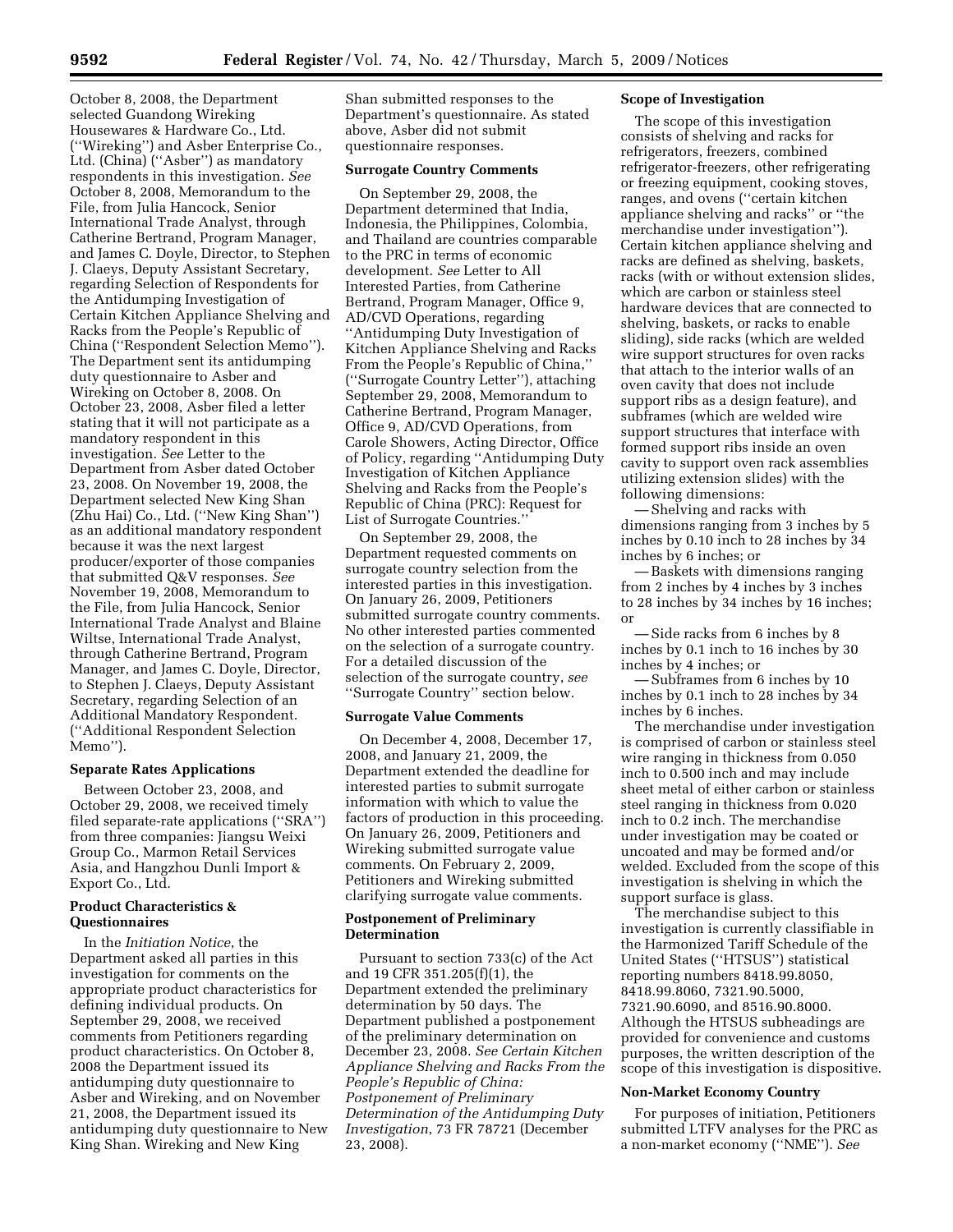*Initiation Notice*, 73 FR at 50598. The Department considers the PRC to be a NME country. *See Preliminary Determination of Sales at Less Than Fair Value and Postponement of Final Determination: Coated Free Sheet Paper From the People's Republic of China*, 72 FR 30758, 30760 (June 4, 2007), unchanged in *Final Determination of Sales at Less Than Fair Value: Coated Free Sheet Paper From the People's Republic of China*, 72 FR 60632 (October 25, 2007). In accordance with section  $771(18)(C)(i)$  of the Act, any determination that a foreign country is an NME country shall remain in effect until revoked by the administering authority. No party has challenged the designation of the PRC as an NME country in this investigation. Therefore, we continue to treat the PRC as an NME country for purposes of this preliminary determination.

#### **Surrogate Country**

When the Department is investigating imports from an NME, section 773(c)(1) of the Act directs it to base normal value, in most circumstances, on the NME producer's factors of production (''FOP'') valued in a surrogate marketeconomy country or countries considered to be appropriate by the Department. In accordance with section 773(c)(4) of the Act, in valuing the FOPs, the Department shall utilize, to the extent possible, the prices or costs of FOPs in one or more market-economy countries that are at a level of economic development comparable to that of the NME country and are significant producers of comparable merchandise. The sources of the surrogate values we have used in this investigation are discussed under the ''Normal Value'' section below.

The Department's practice with respect to determining economic comparability is explained in *Policy Bulletin 04.1,*1 which states that ''OP (Office of Policy) determines per capita economic comparability on the basis of per capita gross national income, as reported in the most current annual issue of the *World Development Report*  (The World Bank).'' The Department considers the five countries identified in its Surrogate Country List as ''equally comparable in terms of economic development.'' *See Policy Bulletin 04.1*  at 2. Thus, we find that India, Indonesia, the Philippines, Colombia, and Thailand are all at an economic level of

development equally comparable to that of the PRC.

*Policy Bulletin 04.1* provides some guidance on identifying comparable merchandise and selecting a producer of comparable merchandise. As noted in the Policy Bulletin, comparable merchandise is not defined in the statute or the regulations, since it is best determined on a case-by-case basis. *See Policy Bulletin 04.1* at 2. As further noted in *Policy Bulletin 04.1*, in all cases, if identical merchandise is produced, the country qualifies as a producer of comparable merchandise. *Id*.

The Department examined worldwide export data for comparable merchandise, using the six-digit level of the HTS numbers listed in the scope language for this investigation.<sup>2</sup> Specifically, we reviewed the POI export data from the World Trade Atlas (''WTA'') for the HTS headings 7321.09, 8516.90, 8418.99. The Department found that, of the countries provided in the *Surrogate Country List*, all five countries were exporters of comparable merchandise. Thus, all countries on the *Surrogate Country List* are considered as appropriate surrogates because each exported comparable merchandise.

The *Policy Bulletin 04.1* also provides some guidance on identifying significant producers of comparable merchandise and selecting a producer of comparable merchandise. Further analysis was required to determine whether any of the countries which produce comparable merchandise are ''significant'' producers of that comparable merchandise. The data we obtained shows that, during the POI, worldwide exports for these HTS numbers were: 2,396,007 kilograms from Colombia; 1,758,325 kilograms from India; 6,615,309 kilograms from Indonesia; 450,110 kilograms from Philippines; and 8,833,547 kilograms from Thailand. Thus, all countries on the Surrogate Country List are considered as appropriate surrogates because each exported significant comparable merchandise. Finally, we have reliable data from India on the record that we can use to value the FOPs. Petitioners and Wireking submitted surrogate values using Indian sources, suggesting greater availability of appropriate surrogate value data in India.

As noted above, the Department only received surrogate country comments from Petitioners, which favored selection of India. The Department is

preliminarily selecting India as the surrogate country on the basis that: (1) It is at a similar level of economic development pursuant to section  $773(c)(4)$  of the Act; (2) it is a significant producer of comparable merchandise; and (3) we have reliable data from India that we can use to value the FOPs. Thus, we have calculated NV using Indian prices when available and appropriate to the respondents' FOPs. *See*  Memorandum to the File from Julia Hancock, through Catherine Bertrand, Program Manager, AD/CVD Operations, Office 9, and James C. Doyle, Director, AD/CVD Operations, Office 9: Certain Kitchen Appliance Shelving and Racks from the People's Republic of China: Surrogate Values for the Preliminary Determination, (February 26, 2009) (''Surrogate Value Memorandum''). In accordance with 19 CFR 351.301(c)(3)(i), for the final determination in an antidumping investigation, interested parties may submit publicly available information to value the FOPs within 40 days after the date of publication of the preliminary determination.3

## **Affiliations**

*Section 771(33) of the Act, provides that:* 

The following persons shall be considered to be ''affiliated'' or ''affiliated persons'':

(A) Members of a family, including brothers and sisters (whether by the whole or half blood), spouse, ancestors, and lineal descendants.

(B) Any officer or director of an organization and such organization.

(C) Partners.

(D) Employer and employee.

(E) Any person directly or indirectly owning, controlling, or holding with power to vote, 5 percent or more of the outstanding voting stock or shares of any organization and such organization.

(F) Two or more persons directly or indirectly controlling, controlled by, or under common control with, any person.

<sup>1</sup>*See Policy Bulletin 04.1: Non-Market Economy Surrogate Country Selection Process*, (March 1, 2004), (''*Policy Bulletin 04.1*'') at Attachment II of the Department's *Surrogate Country Letter*, also available at *http://ia.ita.doc.gov/policy/bull04- 1.html* 

<sup>2</sup>Because the Department was unable to find production data, we relied on export data as a substitute for overall production data in this case.

<sup>3</sup> In accordance with 19 CFR 351.301(c)(1), for the final determination of this investigation, interested parties may submit factual information to rebut, clarify, or correct factual information submitted by an interested party less than ten days before, on, or after, the applicable deadline for submission of such factual information. However, the Department notes that 19 CFR 351.301(c)(1) permits new information only insofar as it rebuts, clarifies, or corrects information recently placed on the record. The Department generally will not accept the submission of additional, previously absent-fromthe-record alternative surrogate value information pursuant to 19 CFR 351.301(c)(1). *See Glycine from the People's Republic of China: Final Results of Antidumping Duty Administrative Review and Final Rescission, in Part*, 72 FR 58809 (October 17, 2007) and accompanying Issues and Decision Memorandum at Comment 2.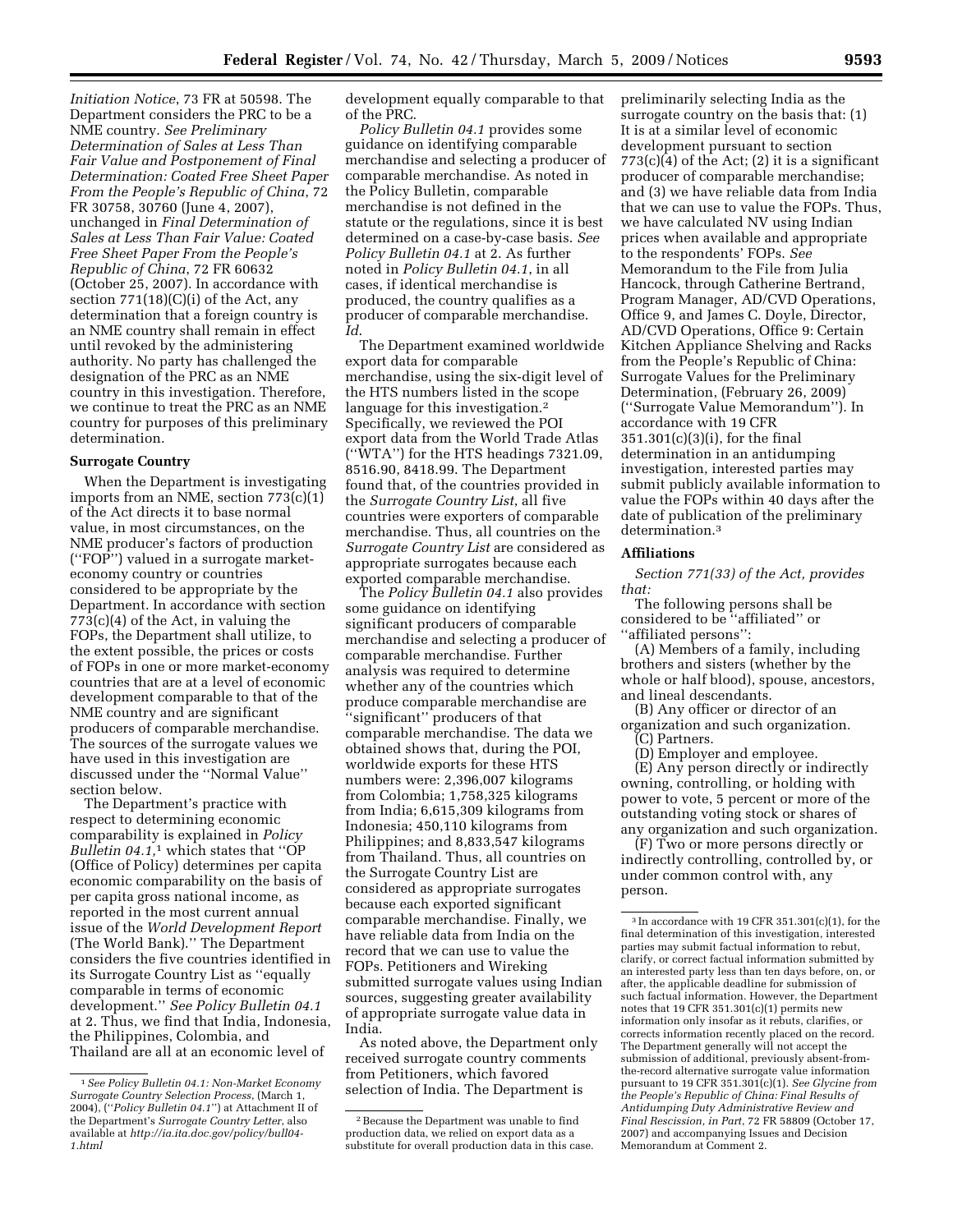(G) Any person who controls any other person and such other person.

Additionally, section 771(33) of the Act stipulates that: ''For purposes of this paragraph, a person shall be considered to control another person if the person is legally or operationally in a position to exercise restraint or direction over the other person.''

## *Wireking*

Based on the evidence on the record in this investigation and based on the evidence presented in Wireking's questionnaire responses, we preliminarily find that Wireking is affiliated with Company G,4 which was involved in Wireking's sales process, and other companies, pursuant to sections 771(33)(E), (F) and (G) of the Act, based on ownership and common control. In addition to being affiliated, there is a significant potential for price manipulation based on the level of common ownership and control, shared management, shared offices, and an intertwining of business operations. *See*  19 CFR 351.401(f)(1) and (2). Accordingly, we find that Wireking and Company G should be considered as a single entity for purposes of this investigation. *See* 19 CFR 351.401(f). For a detailed discussion of this issue, *see* Wireking Affiliation Memo.

### *New King Shan*

Based on the evidence on the record in this investigation and based on the evidence presented in New King Shan's questionnaire responses, we preliminarily find that New King Shan is affiliated with Company A, Company B, Company C, and Company D,5 pursuant to sections 771(33)(A), (E), (F), and (G) of the Act, based on ownership and common control. For a detailed discussion of this issue, *see* New King Shan Affiliation Memo.

5The identites of these companies are business proprietary; for further discussion of these companies, *see* Memorandum to the File from Katie Marksberry, Case Analyst: Preliminary Determination of Antidumping Duty Investigation of Certain Kitchen Appliance Shelving and Racks from the People's Republic of China: Affiliation Memorandum of New King Shan (Zhuhai) Co., Ltd., (February 26, 2009) (''New King Shan Affiliation Memo'').

## **Separate Rates**

In proceedings involving NME countries, there is a rebuttable presumption that all companies within the country are subject to government control and thus should be assessed a single antidumping duty rate. *See Polyethylene Terephthalate Film, Sheet, and Strip from the People's Republic of China: Final Determination of Sales at Less Than Fair Value*, 73 FR 55039, 55040 (Sept. 24, 2008) (*PET Film LTFV Final*). It is the Department's policy to assign all exporters of merchandise subject to investigation in an NME country this single rate unless an exporter can demonstrate that it is sufficiently independent so as to be entitled to a separate rate. *See Final Determination of Sales at Less Than Fair Value: Sparklers From the People's Republic of China*, 56 FR 20588 (May 6, 1991); *see also Notice of Final Determination of Sales at Less Than Fair Value: Silicon Carbide From the People's Republic of China*, 59 FR 22585 (May 2, 1994), and section 19 CFR 351.107(d) of the Department's regulations.

In the *Initiation Notice*, the Department notified parties of the application process by which exporters and producers may obtain separate rate status in NME investigations. *See Initiation Notice*, 73 FR at 17321. The process requires exporters and producers to submit a separate-rate status application. The Department's practice is discussed further in *Policy Bulletin 05.1: Separate-Rates Practice and Application of Combination Rates in Antidumping Investigations Involving Non-Market Economy Countries*, (April 5, 2005), (''*Policy Bulletin 05.1*'') available at *http://ia.ita.doc.gov/policy/ bull05–1.pdf*.6

Jiangsu Weixi Group Co., Marmon Retail Services Asia, Hangzhou Dunli Import & Export Co., Ltd. (hereinafter referred to as ''Separate Rate

Companies''), and Wireking and New King Shan, the mandatory respondents, have provided company-specific information to demonstrate that they operate independently of *de jure* and *de facto* government control or are wholly foreign owned, and therefore satisfy the standards for the assignment of a separate rate.

We have considered whether each PRC company that submitted a complete application or complete Section A Response as a mandatory respondent is eligible for a separate rate. The Department's separate rate test is not concerned, in general, with macroeconomic/border-type controls, *e.g.*, export licenses, quotas, and minimum export prices, particularly if these controls are imposed to prevent dumping. *See Notice of Final Determination of Sales at Less Than Fair Value: Certain Preserved Mushrooms from the People's Republic of China*, 63 FR 72255, 72256 (December 31, 1998). The test focuses, rather, on controls over the investment, pricing, and output decision-making process at the individual firm level. *See Certain Cut-to-Length Carbon Steel Plate from Ukraine: Final Determination of Sales at Less than Fair Value*, 62 FR 61754, 61758 (November 19, 1997), and *Tapered Roller Bearings and Parts Thereof, Finished and Unfinished, from the People's Republic of China: Final Results of Antidumping Duty Administrative Review*, 62 FR 61276, 61279 (November 17, 1997).

To establish whether a firm is sufficiently independent from government control of its export activities to be entitled to a separate rate, the Department analyzes each entity exporting the merchandise under investigation under a test arising from the *Notice of Final Determination of Sales at Less Than Fair Value: Sparklers from the People's Republic of China*, 56 FR 20588 (May 6, 1991) (''*Sparklers*''), as further developed in *Notice of Final Determination of Sales at Less Than Fair Value: Silicon Carbide from the People's Republic of China*, 59 FR 22585 (May 2, 1994) (''*Silicon Carbide*''). In accordance with the separate rate criteria, the Department assigns separate rates in NME cases only if respondents can demonstrate the absence of both *de jure* and *de facto* governmental control over export activities.

## 1. Absence of *De Jure* Control

The Department considers the following *de jure* criteria in determining whether an individual company may be granted a separate rate: (1) An absence of restrictive stipulations associated with an individual exporter's business

<sup>4</sup>The identity of this company is business proprietary information; for further discussion of this company, *see* Memorandum to Catherine Bertrand, Program Manager, AD/CVD Operations, Office 9, from Julia Hancock, Senior Case Analyst, AD/CVD Operations, Office 9: Preliminary Determination in the Antidumping Duty Investigation of Certain Kitchen Appliance Shelving and Racks from the People's Republic of China: Affiliation Memorandum of Wireking, (February 26, 2009)(''Wireking Affiliation Memo'').

<sup>6</sup>The *Policy Bulletin 05.1*, states: ''{w}hile continuing the practice of assigning separate rates only to exporters, all separate rates that the Department will now assign in its NME investigations will be specific to those producers that supplied the exporter during the period of investigation. Note, however, that one rate is calculated for the exporter and all of the producers which supplied subject merchandise to it during the period of investigation. This practice applies both to mandatory respondents receiving an individually calculated separate rate as well as the pool of non-investigated firms receiving the weighted-average of the individually calculated rates. This practice is referred to as the application of ''combination rates'' because such rates apply to specific combinations of exporters and one or more producers. The cash-deposit rate assigned to an exporter will apply only to merchandise both exported by the firm in question and produced by a firm that supplied the exporter during the period of investigation. *See Policy Bulletin 05.1* at 6.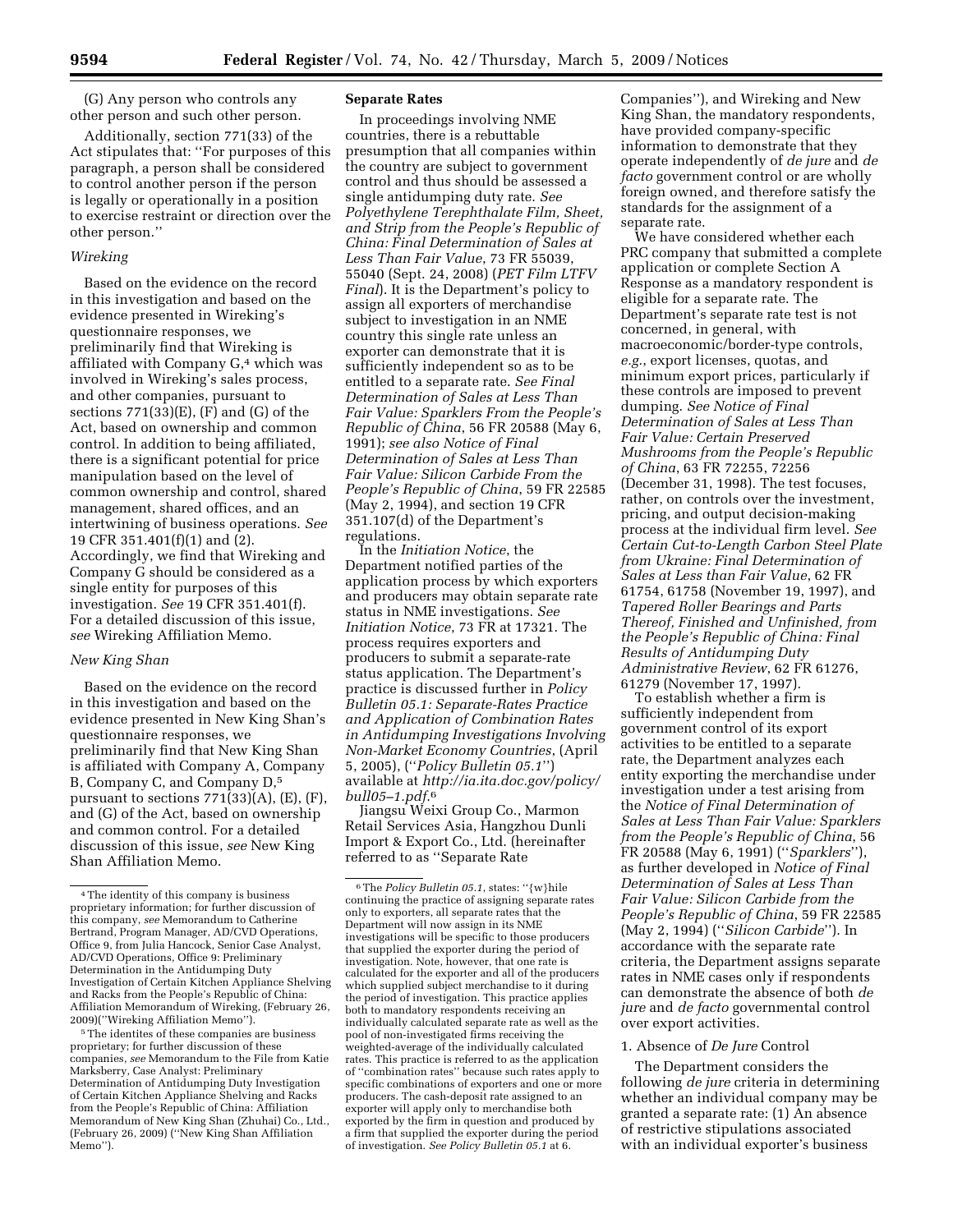and export licenses; (2) any legislative enactments decentralizing control of companies; and (3) other formal measures by the government decentralizing control of companies. *See Sparklers*, 56 FR at 20589.

The evidence provided by the Separate Rate Companies, Wireking, and New King Shan supports a preliminary finding of *de jure* absence of governmental control based on the following: (1) An absence of restrictive stipulations associated with the individual exporter's business and export licenses; (2) the applicable legislative enactments decentralizing control of the companies; and (3) any other formal measures by the government decentralizing control of companies. *See, e.g.*, Jiangsu Weixi Group Co.'s October 23, 2008, SRA at 5– 8; Jiangsu Weixi Group Co.'s December 19, 2008, SRA at 4; Hangzhou Dunli Import & Export Co., Ltd.'s October 29, 2009, SRA at 12–17; New King Shan's October 27, 2008, SRA at 12–16; and Wireking's November 12, 2008 Section A Response at 4–7.

## 2. Absence of *De Facto* Control

Typically the Department considers four factors in evaluating whether each respondent is subject to *de facto*  governmental control of its export functions: (1) Whether the export prices are set by or are subject to the approval of a governmental agency; (2) whether the respondent has authority to negotiate and sign contracts and other agreements; (3) whether the respondent has autonomy from the government in making decisions regarding the selection of management; and (4) whether the respondent retains the proceeds of its export sales and makes independent decisions regarding disposition of profits or financing of losses. *See Silicon Carbide*, 59 FR at 22586–87; *see also Notice of Final Determination of Sales at Less Than Fair Value: Furfuryl Alcohol From the People's Republic of China*, 60 FR 22544, 22545 (May 8, 1995). The Department has determined that an analysis of *de facto* control is critical in determining whether respondents are, in fact, subject to a degree of governmental control which would preclude the Department from assigning separate rates.

We determine that, for the Separate Rate Companies, Wireking, and New King Shan, the evidence on the record supports a preliminary finding of *de facto* absence of governmental control based on record statements and supporting documentation showing the following: (1) Each exporter sets its own export prices independent of the

government and without the approval of a government authority; (2) each exporter retains the proceeds from its sales and makes independent decisions regarding disposition of profits or financing of losses; (3) each exporter has the authority to negotiate and sign contracts and other agreements; and 4) each exporter has autonomy from the government regarding the selection of management. *See, e.g.*, Jiangsu Weixi Group Co.'s October 23, 2008, SRA at 9– 15; Jiangsu Weixi Group Co.'s December 19, 2008, SRA at 5; Hangzhou Dunli Import & Export Co., Ltd.'s October 29, 2009, SRA at 21–25; New King Shan's October 27, 2008, SRA at 16–19; and Wireking's November 12, 2008 Section A Response at 7–11.

### 3. Wholly Foreign-Owned

In its separate-rate application, one separate rate company, Marmon Retail Services Asia, reported that it is wholly owned by individuals or companies located in a market economy country. Therefore, because it is wholly foreignowned, and we have no evidence indicating that it is under the control of the PRC, a separate rate analysis is not necessary to determine whether this company is independent from government control. *See Notice of Final Determination of Sales at Less Than Fair Value: Creatine Monohydrate From the People's Republic of China*, 64 FR 71104–71105 (December 20, 1999) (where the respondent was wholly foreign-owned, and thus, qualified for a separate rate). Accordingly, we have preliminarily granted a separate rate to this company.

The evidence placed on the record of this investigation by the Separate Rate Companies, Wireking, and New King Shan demonstrates an absence of *de jure*  and *de facto* government control with respect to each of the exporter's exports of the merchandise under investigation, in accordance with the criteria identified in *Sparklers* and *Silicon Carbide*. As a result, we have granted the Separate Rate Companies a weighted-average margin based on the experience of mandatory respondents and excluding any *de minimis* or zero rates or rates based on total adverse facts available (''AFA'') for the purposes of this preliminary determination. In addition, for the reasons outlined above, we have preliminarily granted Wireking and New King Shan separate rate status.

## **Application of Adverse Facts Available, the PRC-Wide Entity and PRC-Wide Rate**

The Department has data that indicate there were more exporters of certain kitchen appliance shelving and racks

from the PRC than those indicated in the response to our request for Q&V information during the POI. *See Respondent Selection Memorandum*. We issued our request for Q&V information to 12 potential Chinese exporters of the merchandise under investigation, in addition to posting the Q&V questionnaire on the Department's Web site. While information on the record of this investigation indicates that there are other producers/exporters of certain kitchen appliance shelving and racks in the PRC, we received only seven timely filed Q&V responses. Although all exporters were given an opportunity to provide Q&V information, not all exporters provided a response to the Department's Q&V letter. Furthermore, Asber, which did respond to the Department's Q&V questionnaire and reported shipments during the POI, did not respond to the Department's full anti-dumping duty questionnaire. Therefore, the Department has preliminarily determined that there were exporters/ producers of the merchandise under investigation during the POI from the PRC that did not respond to the Department's request for information. We have treated these PRC producers/ exporters, including Asber, as part of the PRC-wide entity because they did not qualify for a separate rate. *See, e.g., Preliminary Determination of Sales at Less Than Fair Value, Postponement of Final Determination, and Preliminary Partial Determination of Critical Circumstances: Diamond Sawblades and Parts Thereof From the People's Republic of China*, 70 FR 77121, 77128 (December 29, 2005), and unchanged in *Final Determination of Sales at Less Than Fair Value and Final Partial Affirmative Determination of Critical Circumstances: Diamond Sawblades and Parts Thereof from the People's Republic of China*, 71 FR 29303 (May 22, 2006).

Section 776(a)(2) of the Act provides that, if an interested party (A) withholds information that has been requested by the Department, (B) fails to provide such information in a timely manner or in the form or manner requested, subject to subsections 782(c)(1) and (e) of the Act, (C) significantly impedes a proceeding under the antidumping statute, or (D) provides such information but the information cannot be verified, the Department shall, subject to subsection 782(d) of the Act, use facts otherwise available in reaching the applicable determination.

Information on the record of this investigation indicates that the PRCwide entity was non-responsive. Certain companies did not respond to our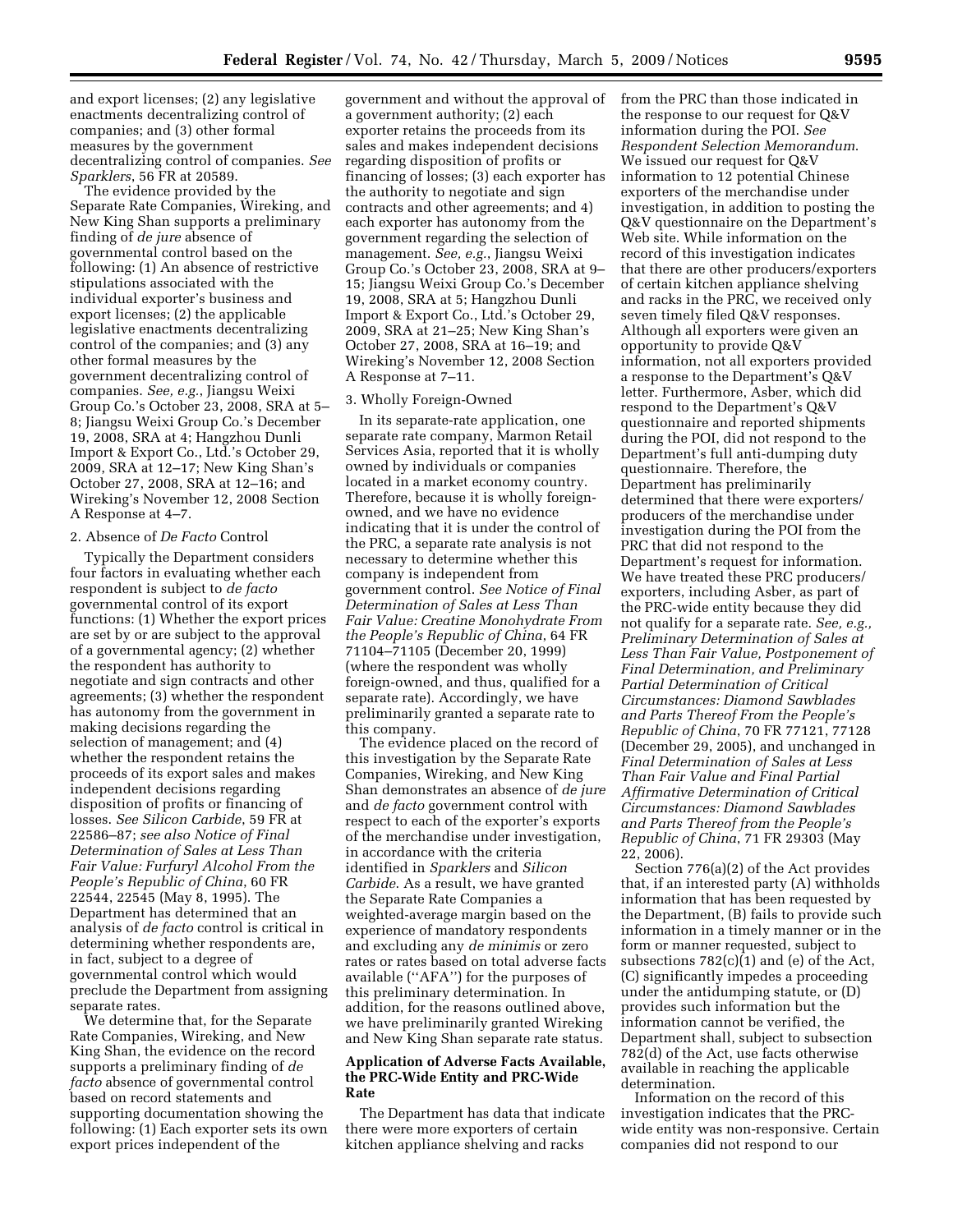questionnaire requesting Q&V information. As a result, pursuant to section 776(a)(2)(A) of the Act, we find that the use of facts available (''FA'') is appropriate to determine the PRC-wide rate. *See Preliminary Determination of Sales at Less Than Fair Value, Affirmative Preliminary Determination of Critical Circumstances and Postponement of Final Determination: Certain Frozen Fish Fillets from the Socialist Republic of Vietnam*, 68 FR 4986 (January 31, 2003), unchanged in *Final Determination of Sales at Less Than Fair Value and Affirmative Critical Circumstances: Certain Frozen Fish Fillets from the Socialist Republic of Vietnam*, 68 FR 37116 (June 23, 2003).

Section 776(b) of the Act provides that, in selecting from among the facts otherwise available, the Department may employ an adverse inference if an interested party fails to cooperate by not acting to the best of its ability to comply with requests for information. *See Statement of Administrative Action*, accompanying the Uruguay Round Agreements Act (''URAA''), H.R. Rep. No. 103–316, 870 (1994) (''*SAA*''); *see also Final Determination of Sales at Less Than Fair Value: Certain Cold-Rolled Flat-Rolled Carbon-Quality Steel Products from the Russian Federation*, 65 FR 5510, 5518 (February 4, 2000). We find that, because the PRC-wide entity did not respond to our requests for information, it has failed to cooperate to the best of its ability. Therefore, the Department preliminarily finds that, in selecting from among the facts available, an adverse inference is appropriate.

When employing an adverse inference, section 776 indicates that the Department may rely upon information derived from the petition, the final determination from the LTFV investigation, a previous administrative review, or any other information placed on the record. In selecting a rate for AFA, the Department selects a rate that is sufficiently adverse to ensure that the uncooperative party does not obtain a more favorable result by failing to cooperate than if it had fully cooperated. It is the Department's practice to select, as AFA, the higher of the (a) highest margin alleged in the petition, or (b) the highest calculated rate of any respondent in the investigation. *See Final Determination of Sales at Less Than Fair Value: Certain Cold-Rolled Carbon Quality Steel Products from the People's Republic of China*, 65 FR 34660 (May 21, 2000) and accompanying Issues and Decision Memorandum, at Comment 1. As AFA, we have preliminarily assigned to the PRC-wide entity a rate of 96.45

percent, the average of all margins. The Department preliminarily determines that this information is the most appropriate from the available sources to effectuate the purposes of AFA. The Department's reliance on the petition rates to determine an AFA rate is subject to the requirement to corroborate secondary information.

## **Corroboration**

Section 776(c) of the Act provides that, when the Department relies on secondary information rather than on information obtained in the course of an investigation as facts available, it must, to the extent practicable, corroborate that information from independent sources reasonably at its disposal. The SAA provides guidance as to what constitutes secondary information. One of the suggested sources of secondary information is ''information derived from the petition that gave rise to the investigation or review, the final determination concerning the subject merchandise, or any previous review under section 751 concerning the subject merchandise."<sup>7</sup> The SAA further suggests that to ''corroborate'' means that the Department will satisfy itself that the secondary information to be used has probative value. *Id.*  Independent sources used to corroborate may include, for example, published price lists, official import statistics, and CBP data, and information obtained from interested parties during the particular investigation. *Id.* To corroborate secondary information, the Department will, to the extent practicable, examine the reliability and relevance of the information used.<sup>8</sup>

The AFA rate selected by the Department is from the petition.9 Petitioners' methodology for calculating the export price (''EP'') and NV in the petition is discussed in the *Initiation Notice* at 73 FR 50598 and 50599. To corroborate the AFA margin that we selected, we compared the U.S. prices and normal values of the two mandatory respondents to the U.S. prices and normal values of the margins contained

9*See* Petition, at Volume II, Exhibit 14.

in the petition. All of the U.S. prices and normal values in the margins calculated in the petition are within the range of the U.S. prices and normal values of the mandatory respondents. Therefore, we took the simple average of all seven of the petition margins, which results in a margin of 96.45 percent. We find that the margin of 96.45 percent has probative value because it is the average of all petition margins which were based on the corroborated U.S. price and normal values in the petition which were corroborated by comparison of the U.S. price and normal values of the two mandatory respondents. Accordingly, we find that the rate of 96.45 percent is corroborated within the meaning of section 776(c) of the Act. Accordingly, we determine that 96.45 percent is the single antidumping rate for the PRCwide entity. The PRC-wide rate applies to all entries of the merchandise under investigation except for entries from Wireking, New King Shan, and the Separate Rate Companies.

### **Margin for the Separate Rate Companies**

The Department received timely and complete separate rate applications from the Separate Rate Companies, who are all exporters of certain kitchen appliance shelving and racks from the PRC, which were not selected as mandatory respondents in this investigation. Through the evidence in their applications, these companies have demonstrated their eligibility for a separate rate, *see* the ''Separate Rates'' section and in the Memorandum to the File, from Katie Marksberry, Case Analyst, AD/CVD Operations, Office 9: Preliminary Determination in the Antidumping Duty Investigation of Certain Kitchen Appliance Shelving and Racks from the People's Republic of China: Calculation of the Separate Rate Weighted-Average Margin, (February 26, 2009). Consistent with the Department's practice, as the separate rate, we have established a average margin for the Separate Rate Companies based on the rates we calculated for Wireking and New King Shan, excluding any rates that are zero, *de minimis*, or based entirely on AFA.10 Jiangsu Weixi Group Co., Marmon Retail Services Asia, and Hangzhou Dunli Import & Export Co., Ltd. are the companies receiving this

<sup>7</sup>*See SAA* at 870.

<sup>8</sup>*See Tapered Roller Bearings and Parts Thereof, Finished and Unfinished, from Japan, and Tapered Roller Bearings, Four Inches or Less in Outside Diameter, and Components Thereof, from Japan; Preliminary Results of Antidumping Duty Administrative Reviews and Partial Termination of Administrative Reviews*, 61 FR 57391, 57392 (November 6, 1996), unchanged in *Tapered Roller Bearings and Parts Thereof, Finished and Unfinished, From Japan, and Tapered Roller Bearings, Four Inches or Less in Outside Diameter, and Components Thereof, From Japan: Final Results of Antidumping Duty Administrative Reviews and Termination in Part:*, 62 FR 11825 (March 13, 1997).

<sup>10</sup>*See, e.g., Preliminary Determination of Sales at Less Than Fair Value and Partial Affirmative Determination of Critical Circumstances: Certain Polyester Staple Fiber from the People's Republic of China*, 71 FR 77373, 77377 (December 26, 2006) (''PSF''), unchanged in *Final Determination of Sales at Less Than Fair Value and Partial Affirmative Determination of Critical Circumstances: Certain Polyester Staple Fiber from the People's Republic of China*, 72 FR 19690 (April 19, 2007).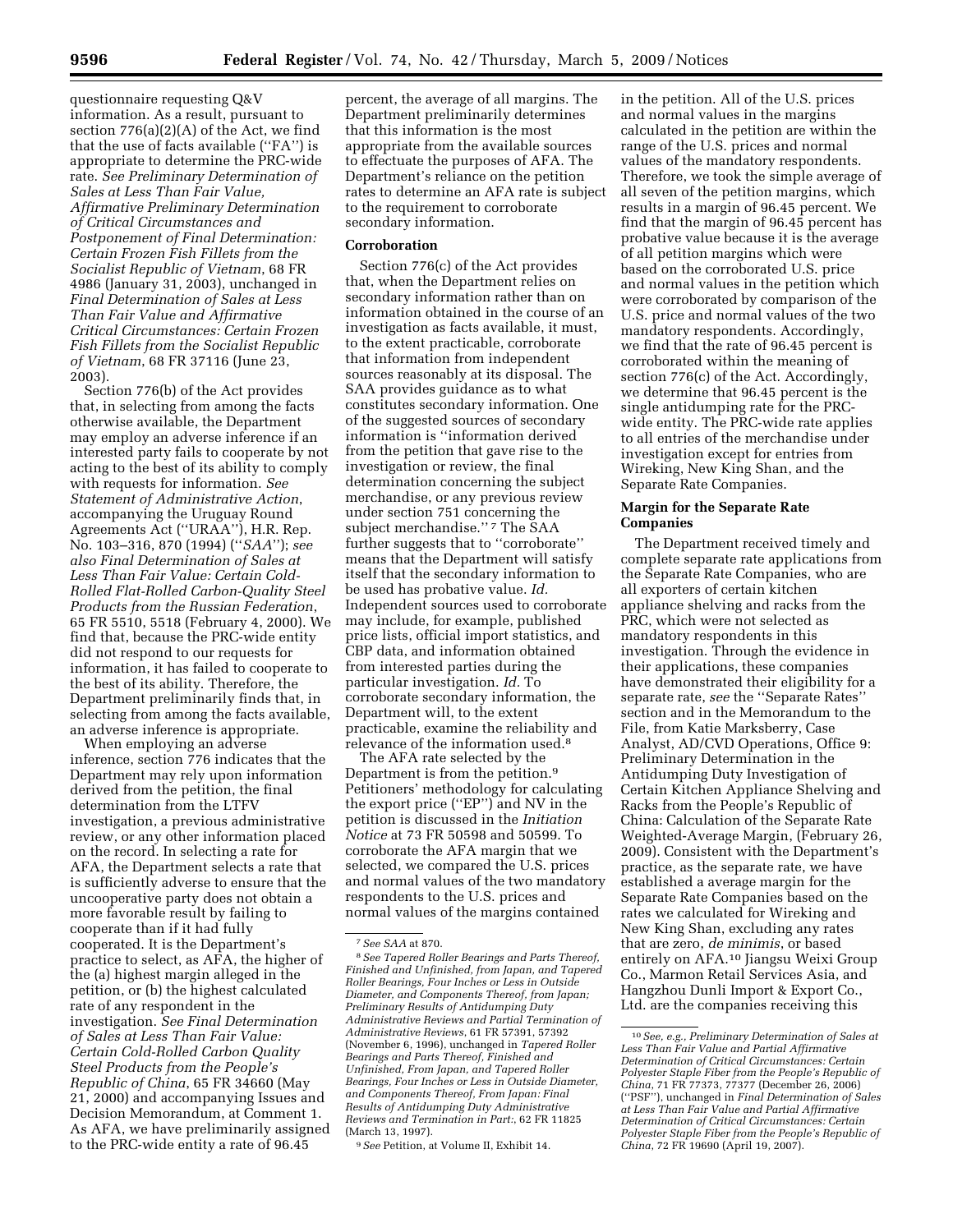rate and are listed in the ''Suspension of Liquidation'' section of this notice.

### **Date of Sale**

19 CFR 351.401(i) states that, ''in identifying the date of sale of the merchandise under consideration or foreign like product, the Secretary normally will use the date of invoice, as recorded in the exporter or producer's records kept in the normal course of business.'' In *Allied Tube*, the Court of International Trade (''CIT'') noted that a ''party seeking to establish a date of sale other than invoice date bears the burden of producing sufficient evidence to 'satisf{y}' the Department that 'a different date better reflects the date on which the exporter or producer establishes the material terms of sale.' '' *Allied Tube & Conduit Corp.* v. *United States* 132 F. Supp. 2d at 1090 (CIT 2001) (quoting 19 CFR 351.401(i)) (''Allied Tube''). Additionally, the Secretary may use a date other than the date of invoice if the Secretary is satisfied that a different date better reflects the date on which the exporter or producer establishes the material terms of sale. *See* 19 CFR 351.401(i); *see also Allied Tube*, 132 F. Supp. 2d 1087, 1090–1092. The date of sale is generally the date on which the parties agree upon all substantive terms of the sale. This normally includes the price, quantity, delivery terms and payment terms. *See Carbon and Alloy Steel Wire Rod from Trinidad and Tobago: Final Results of Antidumping Duty Administrative Review*, 72 FR 62824 (November 7, 2007) and accompanying Issue and Decision Memorandum at Comment 1; *Notice of Final Determination of Sales at Less Than Fair Value: Certain Cold-Rolled Flat-Rolled Carbon Quality Steel Products from Turkey*, 65 FR 15123 (March 21, 2000) and accompanying Issues and Decision Memorandum at Comment 1.

New King Shan reported that the date of sale was determined by the invoice issued by the affiliated importer to the unaffiliated United States customer. In this case, as the Department found no evidence contrary to New King Shan's claims that invoice date was the appropriate date of sale, the Department used invoice date as the date of sale for this preliminary determination.

Wireking reported its U.S. sales as constructed export price (''CEP'') sales because the sales are not made until after importation to the United States. Wireking reported that while it issues a commercial invoice to the U.S. customer for the quantities of merchandise subject to the investigation that it shipped, the quantity of each sale is not fixed when it issues the commercial invoice to the

U.S. customer. *See* Wireking's Supplemental Section C, (February 18, 2009) at 20. According to Wireking, the U.S. customer does not agree to purchase the final quantity for each of Wireking's reported sales until the U.S. customer issues document X 11 to Wireking, upon which payment and the total value of each sale is based. *See id.*, at 17 and 20.

Wireking stated that it is not reporting the date of the commercial/shipment invoice issued to the U.S. customer as the date of sale because this is not when all the material terms of sale, *i.e.*, final quantity and total value/payment of each sale, are fixed. *See id.*, at 17. According to Wireking, the U.S. customer is not contractually obligated to purchase the quantity shipped by Wireking and thus Wireking's commercial/shipment invoice is a fair retail value of the merchandise but not a document establishing all material terms of sale. *See id.*, at 17. Instead, Wireking stated that it has reported the date of document X issued by the U.S. customer as the date of sale because all the material terms of sale, *i.e.*, final quantity, and total value and payment of the sale, were not finalized until this document was issued by the U.S. customer. Moreover, Wireking has reported that it does not record the commercial/shipment invoice issued to the U.S. customer in its accounting records. *See id.*, at 14. Wireking has reported that it records the date of document X in its accounting records, as well as the payment received pursuant to the sale.12 Accordingly, based on the record evidence, the Department preliminarily determines that Wireking's date of sale is the date on which document X is issued because all the material terms of sale, *i.e.*, final quantity, value, and payment, are not fixed until the U.S. customer issues document X to Wireking. Therefore, the Department will calculate Wireking's price for its U.S. sales using the date of document X as the date of sale.

However, based on the documents currently on the record of this proceeding, Wireking has not shown that it will be able to reconcile its total quantity of shipments to the total final

quantity of merchandise purchased by the U.S. customer. *See* Wireking's February 18, 2009, Letter, at 4. While Wireking reported that it will be able to support its reported U.S. sales by reconciling the reported U.S. quantity and value to document X, Wireking has stated that it will be unable to tie its total shipments to its total reported U.S. sales database quantity because Wireking does not have access to the U.S. customer's records, including inventory records, that establish whether Wireking's reported U.S. sales database is complete. The Department preliminarily finds that there is a difference between Wireking's reported total shipments to the U.S. customer during the POI and its total reported U.S. sales during the POI. *See id.*, at 3; Wireking's Section C and D Response, (December 2, 2009), at Exhibit R1; Wireking Analysis Memo. Because Wireking has not shown that the reported total quantity and value of its U.S. sales is complete, *i.e.*, there are unreported U.S. sales, we must conclude that the application of facts otherwise available is warranted for Wireking's unreported sales, pursuant to section 776(a)(2)(D) of the Act because Wireking is unable to reconcile the reported total quantity of sales to a verifiable source document. Because Wireking has claimed that it has provided all the information it can regarding the unusual sales arrangement with the U.S. customer, where the U.S. customer dictates the final quantity and value of the sale, and the Department currently has no information on the record to the contrary, the Department preliminarily determines that the application of AFA is not warranted, pursuant to section 776(b) of the Act. Accordingly, as FA, the Department preliminarily determines that it will apply the weighted-average margin of Wireking's reported U.S. sales to the unreported quantity and value<sup>13</sup> of Wireking's unreported sales. Furthermore, after the preliminary determination, the Department intends to issue additional supplemental questionnaires to Wireking to determine whether Wireking's reported quantity and value can be verified. The Department notes that all information relied upon must be verifiable. *See Final* 

<sup>&</sup>lt;sup>11</sup>The description of this document is business proprietary; for further discussion of this document, *see* Wireking's Section C Supp, at 14 and Wireking Analysis Memo.

<sup>12</sup>Although Wireking's affiliate, Company G, receives payment for the sale from the U.S. customer and records the date of sale of document X in its accounting records, because Wireking and Company G have been found to be a single entity (''Wireking''), the Department preliminarily determines that the single entity, Wireking, records document X as the date of sale in its accounting records. *See* Wireking's Section C Supp,

 $^{\rm 13}\, {\rm Because}$  the Department has used the total shipments/purchases to Company G as Wireking's total shipments to the U.S. customer during the POI and Wireking has reported that there is a difference in the total value of these shipment/purchases to the total value of Wireking's shipments to the U.S. customer, the Department has increased the total value by this difference. *See* Wireking's Section C Supp, at 17, for further discussion of this difference, which is business proprietary information. *See also*  Wireking's Analysis Memo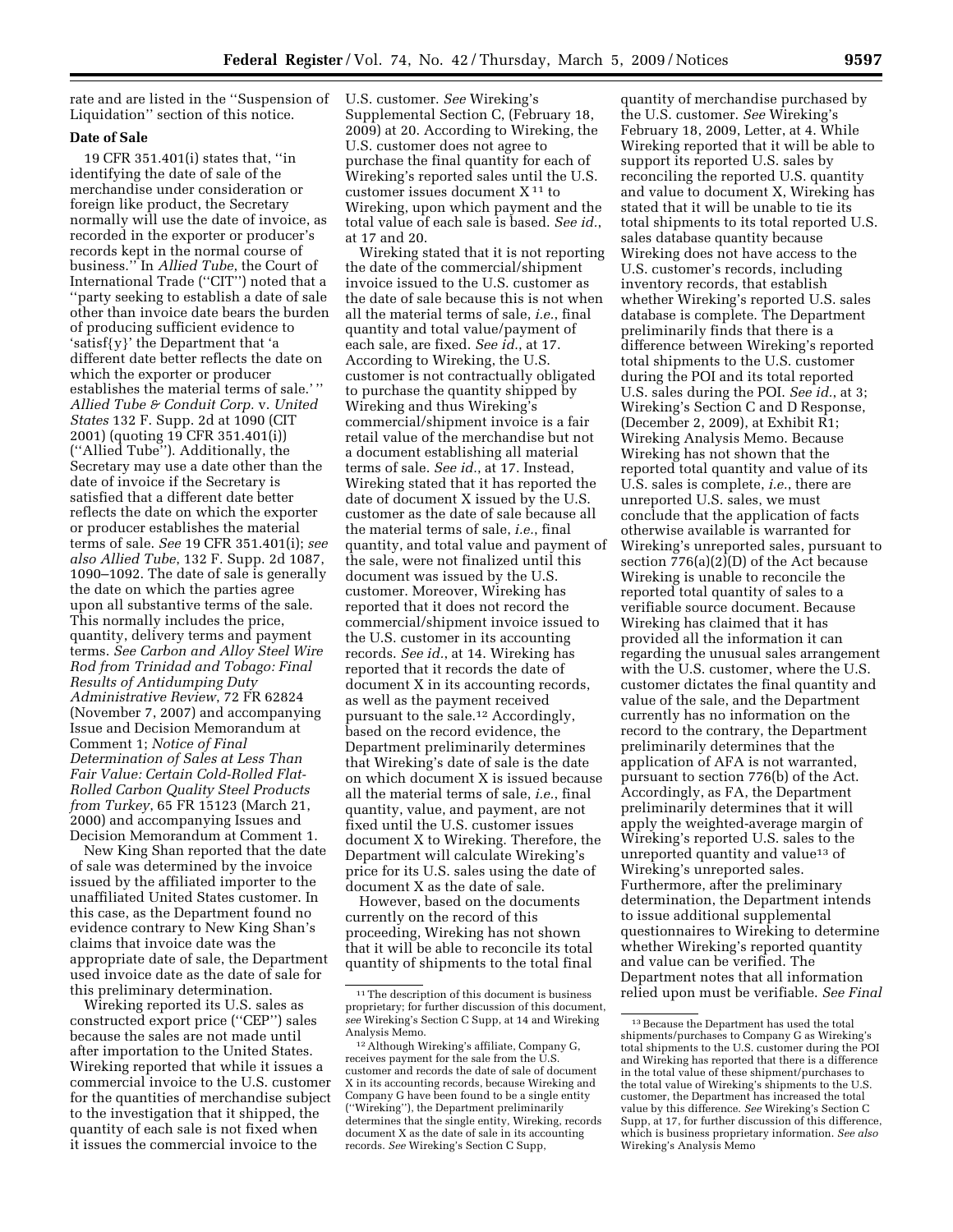*Determination of Sales at Less Than Fair Value and Affirmative Determination of Critical Circumstances: Small Diameter Graphite Electrodes from the People's Republic of China*, 74 FR 2049 (January 14, 2009) and accompanying Issues and Decision Memorandum at Comment 1. Therefore, based on these supplemental responses, the Department will make a determination as to whether Wireking's reported U.S. sales are verifiable.

### **Fair Value Comparison**

To determine whether sales of certain kitchen appliance shelving and racks to the United States by Wireking and New King Shan were made at less than fair value, we compared CEP to NV, as described in the ''U.S. Price'' and ''Normal Value'' sections of this notice.

### **U.S. Price**

In accordance with section 772(b) of the Act, we based the U.S. price for New King Shan's sales on CEP because these sales were made by New King Shan's U.S. affiliate, which purchased the merchandise under investigation produced and sold by New King Shan through two other affiliates,14 Company A and Company B.15 In accordance with section  $772(c)(2)(A)$  of the Act, we calculated CEP by deducting, where applicable, the following expenses from the gross unit price charged to the first unaffiliated customer in the United States, foreign movement expenses, and U.S. movement expenses, including U.S. duties, U.S. warehousing, and

15New King Shan reported these sales as CEP sales. The Department finds that these sales are CEP sales because New King Shan reported that its affiliate in the United States performed sales functions such as: sales negotiation, issuance of invoices and receipt of payment from the ultimate U.S. customer during the POI. Moreover, New King Shan reported expenses incurred in the United States that are normally deducted from the gross unit price. *See* New King Shan's Section C Questionnaire Response, (January 12, 2009); *see also Glycine From the People's Republic of China: Preliminary Results of Antidumping Duty Administrative Review and Preliminary Rescission, in Part*, 72 FR 18457 (April 12, 2007) unchanged in *Glycine from the People's Republic of China: Final Results of Antidumping Duty Administrative Review and Final Rescission, In Part*, 72 FR 58809 (October 17, 2007) (where the Department stated that ''we based U.S. price for certain sales on CEP in accordance with section 772(b) of the Act, because sales were made by Nantong Donchang's U.S. affiliate, Wavort, Inc. {''Wavort''} to unaffiliated purchasers.''); *AK Steel Corp., et al* v. *United States*, 226 F.3d 1361, 1367 (Fed.Cir. 2000) (where the court stated that ''the purpose of these additional deductions in the CEP methodology is to prevent foreign producers from competing unfairly in the U.S. market by inflating the U.S. price with amounts spent by the U.S. affiliate on marketing and selling the products in the United States'').

inventory carrying cost. Further, in accordance with section 772(d)(1) of the Act and 19 CFR 351.402(b), where appropriate, we deducted from the starting price the following selling expenses associated with economic activities occurring in the United States: credit expenses and other direct selling expenses. In addition, pursuant to section 772(d)(3) of the Act, we made an adjustment to the starting price for CEP profit. We based movement expenses on either surrogate values or actual expenses. For details regarding our CEP calculations, and for a complete discussion of the calculation of the U.S. price for New King Shan, see New King Shan Analysis Memo.16

Additionally, in accordance with section 772(b) of the Act, we based the U.S. price for Wireking's sales on CEP because these sales were sold (or agreed to be sold) after the date of importation into the United States by Wireking. In accordance with section  $772(c)(2)(A)$  of the Act, we calculated CEP by deducting, where applicable, the following expenses from the gross unit price charged to the first unaffiliated customer in the United States, foreign movement expenses, and U.S. movement expenses, including U.S. inland freight from port to warehouse, U.S. inland insurance, U.S. duties, and inventory carrying cost. Additionally, in accordance with section 772(d)(1) of the Act and 19 CFR 351.402(b), where appropriate, we deducted from the starting price the following selling expenses associated with economic activities occurring in the United States: credit expenses. We have based Wireking's imputed credit expenses on the difference between the date of shipment, which is when the merchandise was withdrawn from the U.S. warehouse, and the date that Wireking received payment. *See Certain Hot-Rolled Carbon Steel Flat Products from India: Notice of Final Results of Antidumping Duty Administrative Review*, 73 FR 31961 (June 5, 2008) and accompanying Issues and Decision Memorandum at Comment 23. Moreover, pursuant to section 772(d)(3) of the Act, we made an adjustment to the starting price for CEP profit. For discussion of our valuation of Wireking's movement expenses, *see* the

section of this notice entitled ''Use of AFA for Wireking's Movement Expenses.'' For a complete discussion of the calculation of the U.S. price for Wireking, *see* Wireking Analysis Memo.

## **Use of AFA for Wireking's Movement Expenses**

In this investigation, Wireking reported that it incurred certain freight expenses for sales made under sales term  $X$  and sales term  $Y$ <sup>17</sup> that were purchased from a market economy carrier and paid for in market economy currency. *See* Wireking's Section C Supp, at 29–30 and Exhibit 17 at pages 26–33. However, for these freight expenses, after twice being requested by the Department to report these as market economy purchases, Wireking continued to report these freight expenses as non-market economy purchases because the market economy carrier has a PRC branch office that arranged these shipments. *See id.*, at 30. Because it is the Department's practice to treat expenses purchased from a market economy supplier and paid for in a market economy currency as market economy purchases, and there is record evidence showing that Wireking was charged and paid the market economy supplier of these expenses in market economy currency under sales term X, the Department preliminarily determines to value these expenses as market economy purchases under sales term X. *See* 19 CFR 351.408(c)(1); *Certain Pneumatic Off-the-Road Tires from the People's Republic of China: Final Affirmative Determination of Sales at Less Than Fair Value and Partial Affirmative Determination of Critical Circumstances*, 73 FR 40485 (July 15, 2008) and accompanying Issues and Decision Memorandum at Comment 35. However, for freight expenses incurred under sales term Y, the Department preliminarily determines to value these expenses as non-market economy purchases because there is record evidence showing that Wireking paid the market economy supplier of these expenses in non-market economy currency. *See* Wireking's Section C Supp, at Exhibit 17 at pages 19–25.

Because Wireking was twice requested by the Department to report the price of its market economy freight expenses but failed to provide such information after being requested, the Department preliminarily determines that the application of facts otherwise available to Wireking's market economy

<sup>14</sup>The identity of these companies is business proprietary; for further discussion of these companies, *see* New King Shan Analysis Memo.

<sup>16</sup>The identity of this company is business proprietary information; for further discussion of this company, *see* Memorandum to Catherine Bertrand, Program Manager, AD/CVD Operations, Office 9, from Katie Marksberry, Case Analyst, AD/ CVD Operations, Office 9: Preliminary Determination in the Antidumping Duty Investigation of Certain Kitchen Appliance Shelving and Racks from the People's Republic of China: Analysis Memorandum of New King Shan, (February 26, 2008) (''New King Shan Memo'').

<sup>17</sup>The details of sales term X and sales term Y are business proprietary; for further discussion of sales term X and sales term Y, *see* Wire King Analysis Memo.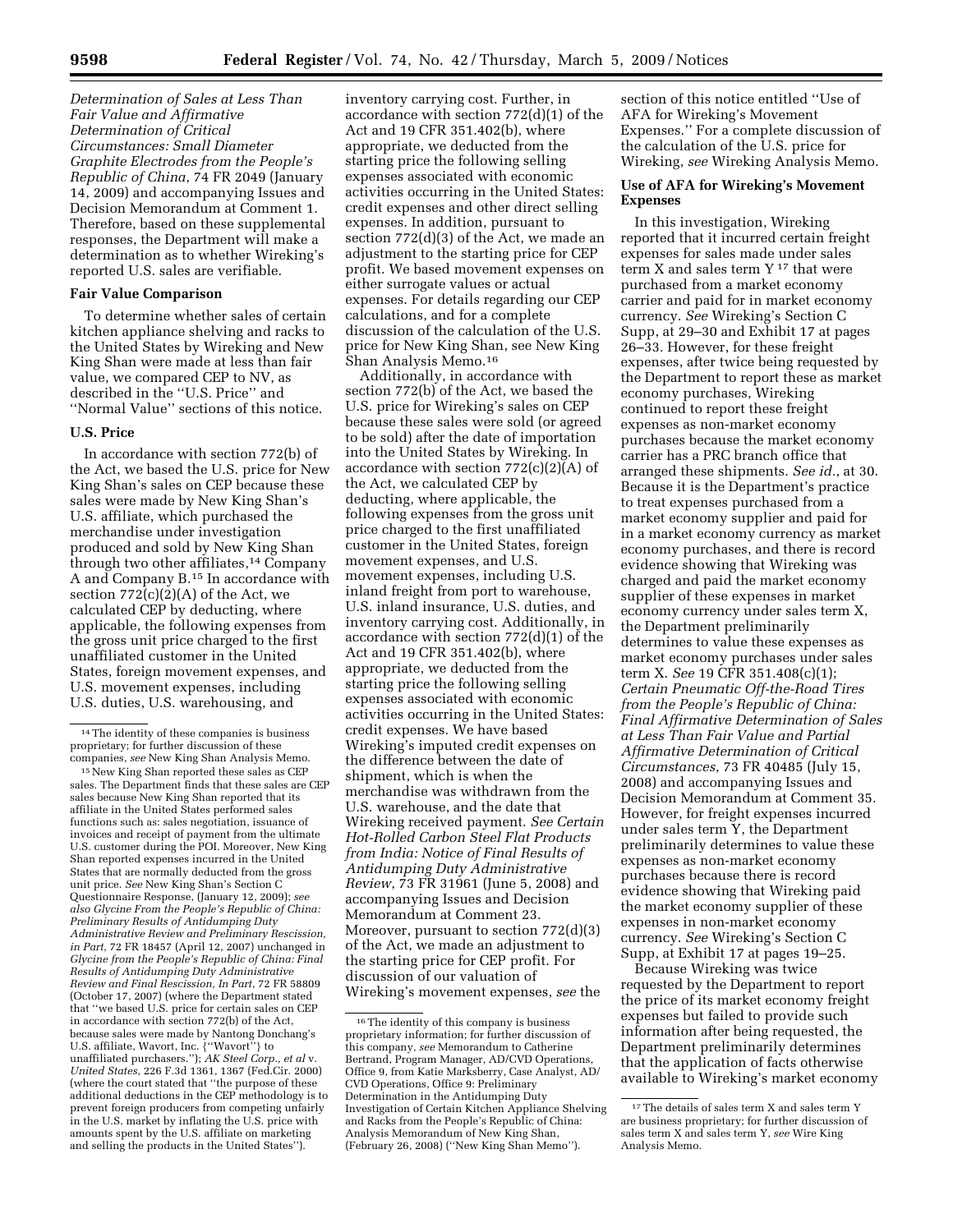freight expenses incurred under sales term X is warranted, pursuant to sections  $776(a)(2)(A)$  and  $(B)$  of the Act. Where the Department determines that a response to a request for information does not comply with the request, section 782(d) of the Act provides that the Department shall promptly inform the party submitting the response of the nature of the deficiency and shall, to the extent practicable, provide that party with an opportunity to remedy or explain the deficiency. After receipt of Wireking's response to Section C of the Department's initial questionnaire, which clearly directed Wireking to report the market economy price of any freight expense that it incurred using a market economy carrier and paid for in market economy currency, the Department issued Wireking a supplemental Section C questionnaire. This supplemental Section C questionnaire granted Wireking an additional opportunity to report the price of its market economy freight expenses. *See* the Department's Supplemental Section C Questionnaire to Wireking (January 28, 2009) at Questions 44, 46, 50, 51, and 56. However, Wireking refused to comply with the Department's request and instead argued that it was appropriate to treat this market economy carrier as an ''NME service provider'' and did not provide the requested information. *See*  Wireking's Section C Supp, at 30. Accordingly, section 782(d) of the Act does not prevent application of partial AFA under these circumstances. *See Reiner Brach GmbH & Co. KG v. United States*, 206 F. Supp. 2d 1323, 1332–38 (CIT 2002).

For these reasons, the Department has preliminarily determined to apply partial AFA to Wireking's market economy freight expenses incurred under sales term X, as specified under sections  $776(a)(2)(A)$  and  $(B)$  of the Act. As stated above, Wireking had multiple opportunities to report the price of these market economy freight expenses to the Department. Despite Wireking's categorization of these freight expenses as non-market economy purchases, the Department's request for this information was unambiguous. Therefore, for the reasons stated above, the Department finds that, pursuant to section 776(b) of the Act, Wireking has failed to cooperate to the best of its ability with regard to its unreported market economy freight expenses incurred under sales term X. Because Wireking failed to fully cooperate with the Department in this matter, we find it appropriate to use an inference that is adverse to the interests of Wireking in

selecting from among the facts otherwise available. *See* section 776(b) of the Act. By doing so, we ensure that Wireking will not obtain a more favorable result by failing to cooperate than had it cooperated fully in this investigation. *See* SAA at 870, reprinted at 1994 U.S.C.C.A.N. at 4199. Consequently, as facts otherwise available, the Department will use the market economy price from one freight invoice submitted by Wireking as the basis for freight expenses for all shipments made under sales term X. Furthermore, because the freight invoice is Wireking's own information, the Department preliminarily determines that it is not secondary information and does not need to be corroborated, pursuant to section 776(c) of the Act. *See* Wireking Analysis Memo.

## **Normal Value**

Section 773(c)(1) of the Act provides that the Department shall determine NV using a FOP methodology if the merchandise is exported from an NME and the information does not permit the calculation of NV using home-market prices, third-country prices, or constructed value under section 773(a) of the Act. The Department bases NV on the FOP because the presence of government controls on various aspects of non-market economies renders price comparisons and the calculation of production costs invalid under the Department's normal methodologies. *See e.g., Preliminary Determination of Sales at Less Than Fair Value, Affirmative Critical Circumstances, In Part, and Postponement of Final Determination: Certain Lined Paper Products From the People's Republic of China*, 71 FR 19695 (April 17, 2006) (''*CLPP*'') unchanged in *Notice of Final Determination of Sales at Less Than Fair Value, and Affirmative Critical Circumstances, In Part: Certain Lined Paper Products From the People's Republic of China*, 71 FR 53079 (September 8, 2006).

As the basis for NV, both Wireking and New King Shan provided FOPs used in each stage for processing kitchen appliance shelving and racks, *i.e.*, from the drawing of the steel wire rod to completion of the final product. Additionally, both Wireking and New King Shan reported that they are integrated producers because both respondents draw the steel wire from the steel wire rod and provided the FOP information used in this production stage.

Consistent with section  $773(c)(1)(B)$  of the Act, it is the Department's practice to value the FOPs that a respondent uses to produce the merchandise under

consideration. *See Final Determination of Sales at Less Than Fair Value: Certain Frozen and Canned Warmwater Shrimp From the People's Republic of China*, 69 FR 70997 (December 8, 2004) and accompanying Issues and Decision Memorandum at Comment 9(E). If the NME respondent is an integrated producer, we take into account the factors utilized in each stage of the production process. *See id.* In this case, we are valuing those inputs reported by Wireking and New King Shan that were used to produce the main input to the processing stage (steel wire) when calculating NV, regardless of whether the FOPs were produced or purchased by the respondents.

A portion of Wireking's corrugated packing FOP was produced by Wireking's Affiliate E.18 We are not, however, valuing these inputs as selfproduced because Wireking and Affiliate E operate independently of each other, do not share business transactions, do not share facilities, do not share management/employees, and do not share production and pricing decisions. *See* Letter to Adams Lee, counsel for Wireking, from Catherine Bertrand, Program Manager, Office 9, Import Administration, (January 29, 2009); Wireking's Supplemental Section D, (February 5, 2009) at Exhibit 24; Wireking's 2nd Supplemental Section A Questionnaire Response, (January 23, 2009) at 20–23; *Sinopec Sichuan Vinylon Works* v. *United States*, Slip Op. 06–191 (December 28, 2007), at 5– 7. Additionally, Wireking's Affiliate E is not a producer of similar or identical merchandise to that produced by Wireking, and could not produce this merchandise without substantial retooling. Moreover, Wireking's Affiliate E is not involved in the export or sale of merchandise under investigation and thus, we find that the initial regulatory criteria for treating affiliated producers as a single entity are not met, nor are circumstances similar to that under which the Department has treated affiliated exporters as a single entity present in this case. *See Lightweight Thermal Paper From the People's Republic of China: Final Determination of Sales at Less Than Fair Value,* 73 FR 57329 (October 2, 2008) and accompanying Issues and Decision Memorandum at Comment 8 (*''Thermal Paper from PRC Final''*). Accordingly, even though Wireking and its affiliated supplier of a portion of this packing factor are affiliated through indirect

<sup>18</sup>The identity of Wireking's Affiliate E is business proprietary. *See* Wireking's Section A Questionnaire Response, (November 12, 2008) at Exhibit 5; Wireking's January 21, 2009, letter, at 2.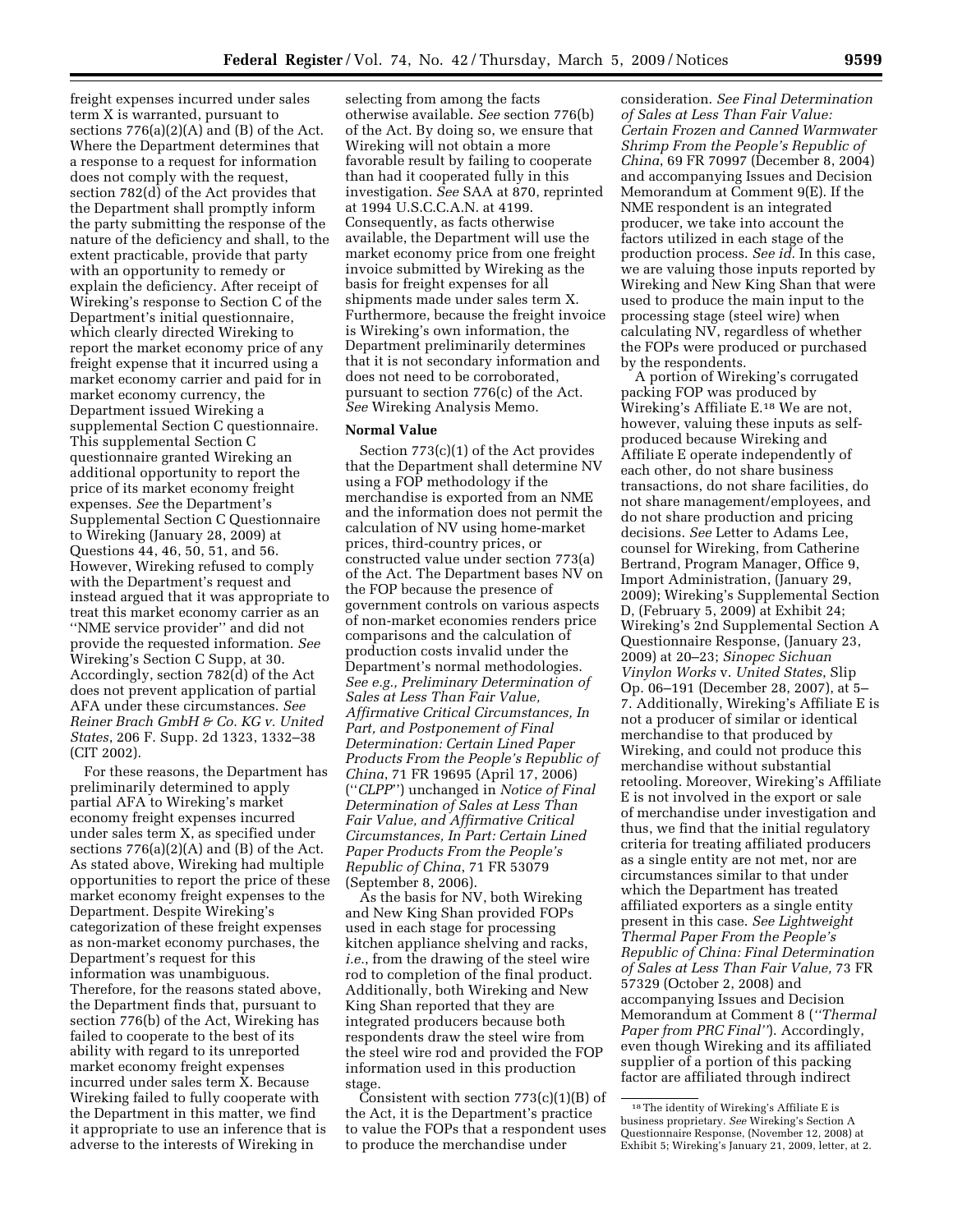common control of person F,19 absent a significant potential for manipulation, we find it unnecessary to value upstream inputs that were not used by the actual producer of merchandise under investigation in NV calculations because such valuation would not reflect the producer's, *i.e.*, Wireking's, own production experience. *See Thermal Paper from the PRC Final,* at Comment 8; *Certain Frozen Fish Fillets from the Socialist Republic of Vietnam: Final Results of Antidumping Duty Administrative Review and Partial Rescission,* 73 FR 15479 (March 24, 2008) and accompanying Issues and Decision Memorandum at Comment 5C.

#### **Factor Valuation Methodology**

In accordance with section 773(c) of the Act, we calculated NV based on FOP data reported by Wireking and New King Shan. To calculate NV, we multiplied the reported per-unit factorconsumption rates by publicly available surrogate values (except as discussed below). In selecting the surrogate values, we considered the quality, specificity, and contemporaneity of the data. *See, e.g., Fresh Garlic From the People's Republic of China: Final Results of Antidumping Duty New Shipper Review,*  67 FR 72139 (December 4, 2002), and accompanying Issues and Decision Memorandum at Comment 6; and *Final Results of First New Shipper Review and First Antidumping Duty Administrative Review: Certain Preserved Mushrooms From the People's Republic of China,* 66 FR 31204 (June 11, 2001), and accompanying Issues and Decision Memorandum at Comment 5. As appropriate, we adjusted input prices by including freight costs to make them delivered prices. Specifically, we added to Indian import surrogate values a surrogate freight cost using the shorter of the reported distance from the domestic supplier to the factory or the distance from the nearest seaport to the factory where appropriate. This adjustment is in accordance with the Court of Appeals for the Federal Circuit's decision in *Sigma Corp.* v. *United States,* 117 F.3d 1401, 1407–08 (Fed. Cir. 1997). A detailed description of all surrogate values used for Wireking and New King Shan can be found in the Surrogate Value Memorandum (February 26, 2009).

For this preliminary determination, in accordance with the Department's practice, we used data from the Indian Import Statistics and other publicly

available Indian sources in order to calculate surrogate values for Wireking and New King Shan's FOPs (direct materials, energy, and packing materials) and certain movement expenses. In selecting the best available information for valuing FOPs in accordance with section 773(c)(1) of the Act, the Department's practice is to select, to the extent practicable, surrogate values which are non-export average values, most contemporaneous with the POI, product-specific, and taxexclusive. *See, e.g., Notice of Preliminary Determination of Sales at Less Than Fair Value, Negative Preliminary Determination of Critical Circumstances and Postponement of Final Determination: Certain Frozen and Canned Warmwater Shrimp From the Socialist Republic of Vietnam,* 69 FR 42672, 42682 (July 16, 2004), unchanged in *Final Determination of Sales at Less Than Fair Value: Certain Frozen and Canned Warmwater Shrimp From the Socialist Republic of Vietnam,* 69 FR 71005 (December 8, 2004). The record shows that data in the Indian Import Statistics, as well as those from the other Indian sources, are contemporaneous with the POI, product-specific, and tax-exclusive. *See*  Surrogate Value Memorandum. In those instances where we could not obtain publicly available information contemporaneous to the POI with which to value factors, we adjusted the surrogate values using, where appropriate, the Indian Wholesale Price Index (''WPI'') as published in the International Financial Statistics of the International Monetary Fund. *See, e.g., PSF* 71 FR, at 77380 and *CLPP* 71 FR, at 19704.

Furthermore, with regard to the Indian import-based surrogate values, we have disregarded import prices that we have reason to believe or suspect may be subsidized. We have reason to believe or suspect that prices of inputs from Indonesia, South Korea, and Thailand may have been subsidized. We have found in other proceedings that these countries maintain broadly available, non-industry-specific export subsidies and, therefore, it is reasonable to infer that all exports to all markets from these countries may be subsidized. *See Notice of Final Determination of Sales at Less Than Fair Value and Negative Final Determination of Critical Circumstances: Certain Color Television Receivers From the People's Republic of China,* 69 FR 20594 (April 16, 2004) and accompanying Issues and Decision Memorandum at Comment 7. Further, guided by the legislative history, it is the Department's practice not to

conduct a formal investigation to ensure that such prices are not subsidized. *See*  Omnibus Trade and Competitiveness Act of 1988, Conference Report to accompany H.R. Rep. 100–576 at 590 (1988) reprinted in 1988 U.S.C.C.A.N. 1547, 1623–24; *see also Preliminary Determination of Sales at Less Than Fair Value: Coated Free Sheet Paper from the People's Republic of China,* 72 FR 30758 (June 4, 2007) unchanged in *Final Determination of Sales at Less Than Fair Value: Coated Free Sheet Paper from the People's Republic of China,* 72 FR 60632 (October 25, 2007). Rather, the Department bases its decision on information that is available to it at the time it makes its determination. *See Polyethylene Terephthalate Film, Sheet, and Strip from the People's Republic of China: Preliminary Determination of Sales at Less Than Fair Value,* 73 FR 24552, 24559 (May 5, 2008), unchanged in *Polyethylene Terephthalate Film, Sheet, and Strip from the People's Republic of China: Final Determination of Sales at Less Than Fair Value,* 73 FR 55039 (September 24, 2008). Therefore, we have not used prices from these countries in calculating the Indian import-based surrogate values. Additionally, we disregarded prices from NME countries. Finally, imports that were labeled as originating from an ''unspecified'' country were excluded from the average value, because the Department could not be certain that they were not from either an NME country or a country with general export subsidies. *See id.* 

Additionally, during the POI, New King Shan reported that it purchased certain inputs from a market economy supplier and paid for the inputs in a market economy currency. The Department has a rebuttable presumption that market economy input prices are the best available information for valuing an input when the total volume of the input purchased from all market economy sources during the period of investigation or review exceeds 33 percent of the total volume of the input purchased from all sources during the period. In these cases, unless case-specific facts provide adequate grounds to rebut the Department's presumption, the Department will use the weighted-average market economy purchase price to value the input. Alternatively, when the volume of an NME firm's purchases of an input from market economy suppliers during the period is below 33 percent of its total volume of purchases of the input during the period, but where these purchases are otherwise valid and there is no

<sup>19</sup>Person F's identity is business proprietary information. *See* Wireking's Section A Questionnaire Response, (November 12, 2008) at Exhibit 5.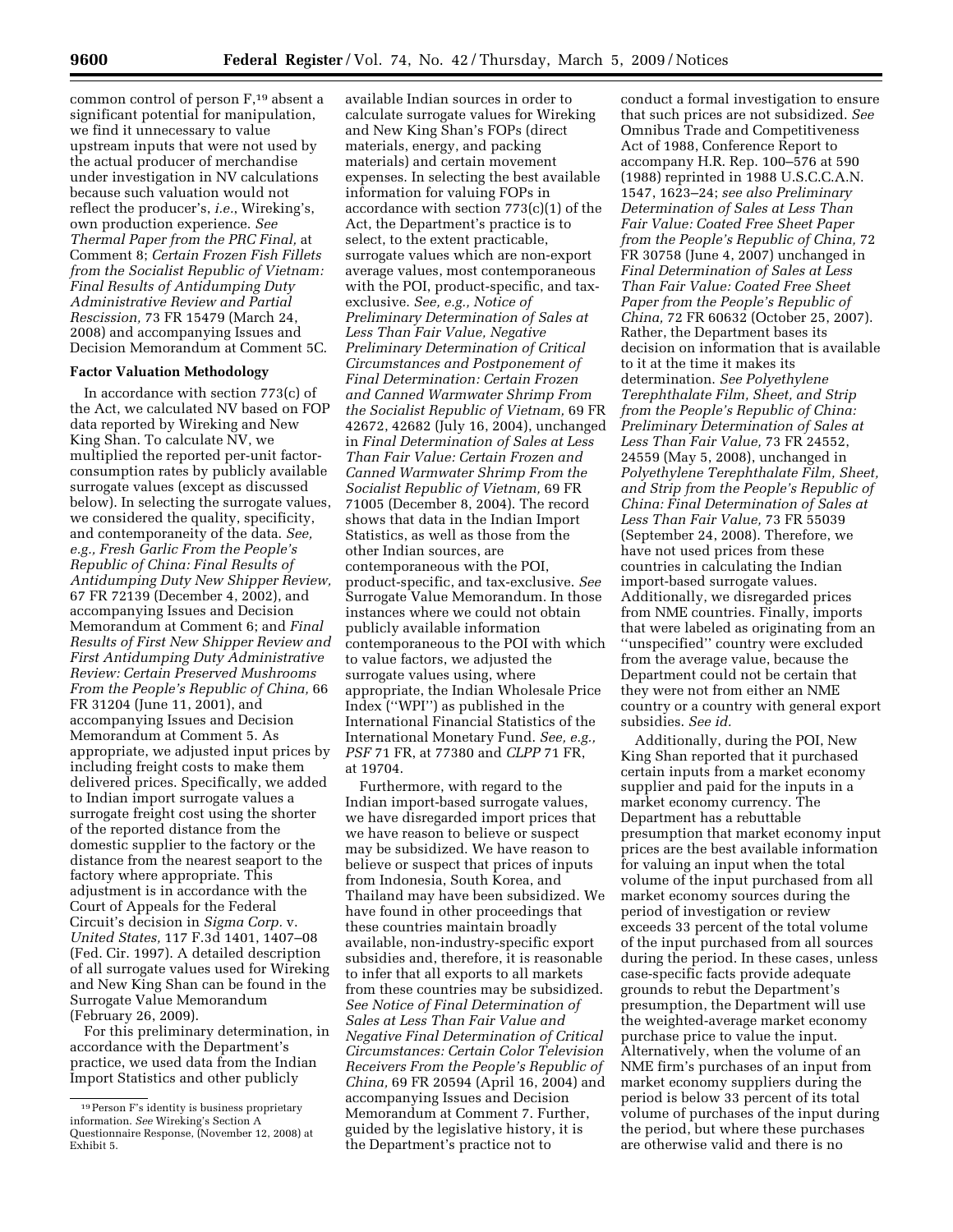reason to disregard the prices, the Department will weight-average the market economy purchase price with an appropriate surrogate value (''SV'') according to their respective shares of the total volume of purchases, unless case-specific facts provide adequate grounds to rebut the presumption. When a firm has made market economy input purchases that may have been dumped or subsidized, are not *bona fide,* or are otherwise not acceptable for use in a dumping calculation, the Department will exclude them from the numerator of the ratio to ensure a fair determination of whether valid market economy purchases meet the 33-percent threshold. *See Antidumping Methodologies: Market Economy Inputs, Expected Non-Market Economy Wages, Duty Drawback; and Request for Comments,* 71 FR 61716, 61717–18 (October 19, 2006).

The Department has determined that although New King Shan reported purchasing certain inputs from market economy sellers during the POI and paying for the inputs in a market economy currency, New King Shan did not provide sufficient supporting documentation to demonstrate that these purchases were in fact market economy purchases, and therefore the Department is not valuing these inputs using New King Shan's reported market economy prices for each of these inputs for this preliminary determination. *See*  New King Shan's Questionnaire Responses, (January 12, 2009), (February 9, 2009) and (February 13, 2009) and New King Shan's Analysis Memorandum. The Department used the Indian Import Statistics to value the raw material and packing material inputs that Wireking and New King Shan used to produce the merchandise under investigation during the POI, except where listed below.

For direct, indirect, and packing labor, consistent with 19 CFR 351.408(c)(3), we used the PRC regression-based wage rate as reported on Import Administration's home page, Import Library, Expected Wages of Selected NME Countries, revised in May 2008, *see Corrected 2007 Calculation of Expected Non-Market Economy Wages,*  73 FR 27795 (May 14, 2008), and *http://ia.ita.doc.gov/wages/index.html*. The source of these wage-rate data on the Import Administration's web site is the Yearbook of Labour Statistics 2005, ILO (Geneva: 2007), Chapter 5B: Wages in Manufacturing. Because this regression-based wage rate does not separate the labor rates into different skill levels or types of labor, we have applied the same wage rate to all skill

levels and types of labor reported by the respondents.

We valued truck freight expenses using a per-unit average rate calculated from data on the infobanc Web site: *http://www.infobanc.com/logistics/ logtruck.htm*. The logistics section of this Web site contains inland freight truck rates between many large Indian cities. Since this value is not contemporaneous with the POI, we deflated the rate using WPI.

We valued electricity using price data for small, medium, and large industries, as published by the Central Electricity Authority of the Government of India (''CEA'') in its publication titled Electricity Tariff & Duty and Average Rates of Electricity Supply in India, dated July 2006. These electricity rates represent actual country-wide, publicly available information on tax-exclusive electricity rates charged to industries in India. Since the rates are not contemporaneous with the POI, we inflated the values using the WPI. Parties have suggested that the Department rely on June 2008 CEA data and International Energy Agency (''IEA'') data, however, we preliminarily find that we cannot rely on them because we are unable to separate duty rates from the June 2008 CEA data, and the IEA data are less contemporaneous than the July 2006 CEA data. Additionally, petitioners have recommended that we not use CEA data because of a May 2007 TERI report that indicated that the rates include subsidies and are below production; however, the Department was unable to find sufficient evidence of subsidies to demonstrate that the electricity rates used in the CEA data were unreliable. Moreover, the Department was also unable to find sufficient evidence to demonstrate that the electricity rates used in the CEA data were below cost.

Because water is essential to the production process of the merchandise under consideration, the Department considers water to be a direct material input, not overhead, and valued water with a surrogate value according to our practice. *See Final Determination of Sales at Less Than Fair Value and Critical Circumstances: Certain Malleable Iron Pipe Fittings from the People's Republic of China,* 68 FR 61395 (October 23, 2003) and accompanying Issues and Decision Memorandum at Comment 11. The Department valued water using data from the Maharashtra Industrial Development Corporation (*http://* 

*www.midindia.orgwww.midcindia.org*) since it includes a wide range of industrial water tariffs. This source provides 386 industrial water rates

within the Maharashtra province from June 2003: 193 of the water rates were for the ''inside industrial areas'' usage category and 193 of the water rates were for the ''outside industrial areas'' usage category. Because the value was not contemporaneous with the POI, we used WPI data to inflate the rate to be contemporaneous to the POI.

We continued our recent practice to value brokerage and handling using a simple average of the brokerage and handling costs that were reported in public submissions that were filed in three antidumping duty cases. Specifically, we averaged the public brokerage and handling expenses reported by Agro Dutch Industries Ltd. in the antidumping duty administrative review of certain preserved mushrooms from India, Kejirwal Paper Ltd. in the LTFV investigation of certain lined paper products from India, and Essar Steel in the antidumping duty administrative review of hot-rolled carbon steel flat products from India. *See Certain Preserved Mushrooms From India: Final Results of Antidumping Duty Administrative Review,* 71 FR 10646 (March 2, 2006); *see also Notice of Preliminary Determination of Sales at Less Than Fair Value, Postponement of Final Determination, and Affirmative Preliminary Determination of Critical Circumstances in Part: Certain Lined Paper Products From India,* 71 FR 19706 (April 17, 2006), unchanged in *Notice of Final Determination of Sales at Less Than Fair Value, and Negative Determination of Critical Circumstances: Certain Lined Paper Products from India,* 71 FR 45012 (August 8, 2006); *Certain Hot-Rolled Carbon Steel Flat Products From India: Preliminary Results of Antidumping Duty Administrative Review,* 71 FR 2018,2021 (January 12, 2006) unchanged in *Certain Hot-Rolled Carbon Steel Flat Products From India: Final Results of Antidumping Administrative Review,* 71 FR 40694 (July 18, 2006). Since the resulting value is not contemporaneous with the POI, we inflated the rate using the WPI.

To value marine insurance, the Department used data from RGJ Consultants (*http:// www.rjgconsultants.com/*). This source provides information regarding the pervalue rates of marine insurance of imports and exports to/from various countries.

To value U.S. inland insurance, the Department used data from P.A.F. Cargo Insurance (*http://* 

*www.pafinsurance.com/*). This source provides information regarding the pervalue rate of basic and all risk coverage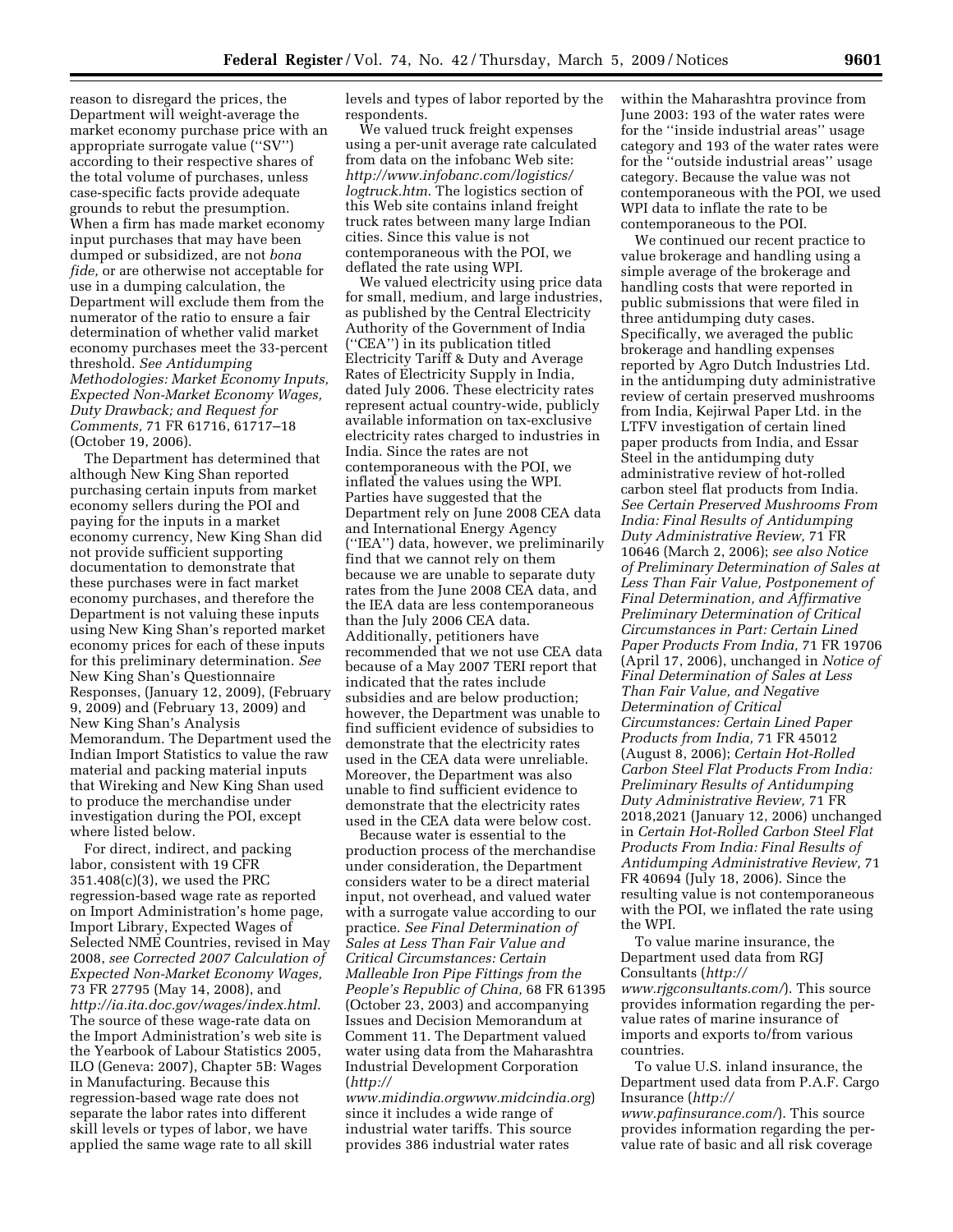insurance rates of commodities transported within the United States.

To value factory overhead, selling, general, and administrative expenses, and profit, we used the average of the audited financial statements of three Indian fastener companies, Nasco Steel 07/08, Sterling Tools Limited 07/08, and Lakshmi Precision Screw, Ltd. 06/07. While all three of these companies produce comparable rather than identical merchandise, each of these companies use an integrated wiredrawing production process with wire rod as one of its primary inputs, which closely mirrors that of the mandatory respondents. Although Petitioners argued that the production process of fastener products is not as complex and high value-added as the production process of certain kitchen appliance shelving and racks, we find that there is no evidence on the record demonstrating that the financial experience of these three fastener companies is not comparable to the experience of the mandatory respondents.

Additionally, while Petitioners have also provided an additional source for surrogate financial ratios using the financial statements of Usha Martin Ltd. (''Usha''), which is an Indian producer of steel wire and wire rope, we find that the financial statements of producers of wire and wire rope should not be used for purposes of calculating surrogate financial ratios because certain kitchen appliance shelving and racks are a downstream product of wire requiring additional manufacturing processes and wire and wire rope do not undergo comparable additional fabrication. Using wire producers to calculate the surrogate financial ratios would not capture all the costs beyond wire reported by the respondents in the production of kitchen appliance shelving and racks, such as painting, powder coating, degreasing, etc. Therefore, we find that a company which produces fasteners would better reflect the production experience of kitchen appliance shelving and racks because fasteners, like kitchen appliance shelving and racks, undergoes further processing. As such, we averaged financial ratios from the financial statements of Lakshmi, Nasco, and Sterling, all of which are integrated wire fastener producers, to calculate the surrogate financial ratios.

To value low carbon steel wire rod, we used price data from the Indian Join Plant Committee (''JPC''), which is a joint industry/government board that monitors Indian steel prices. These data are fully contemporaneous with the POI, and are specific to the reported inputs

of the respondents. *See* Wireking's Section D Supp; New King Shan's Section D Supp. Further, these data are publicly available, represent a broad market average, and we are able to calculate them on a tax-exclusive basis. *See* 19 CFR 351.408(c)(1). For a detailed discussion of all surrogate values used for this preliminary determination, *see*  Surrogate Value Memo.

Wireking stated that we should use the WTA data for valuing all inputs even though the WTA data available for wire rod represents a basket category consisting of wire rod 14mm or less in diameter. This data, however, is less specific to the reported inputs than the JPC price data. Wireking argued that the Department reject the use of the JPC price data because it includes information from steel companies that have received domestic subsidies as indicated on their financial statements which Wireking has placed on the record of this proceeding. Wireking asserts that the JPC data are affected by these subsidies and therefore we should not use the JPC data to value low carbon steel wire rod.

On the one hand, the advantage of the JPC data are that they are from an official government source and are far more specific to the input in question. However, we are mindful of the concerns of Wireking. Bearing those concerns in mind, in selecting between the two datasets we are selecting the dataset more specific to the input in question. We will consider this issue for the final determination, and we invite all parties to comment on the proper balancing of these considerations.

## **Use of Facts Available for Wireking's Unit Weights**

Section 776(a)(1) of the Act mandates that the Department use facts available if necessary information is not available on the record of an antidumping proceeding. In this investigation, Wireking reported that does not maintain production records that reports per-unit consumption of each FOP to specific products. *See* Wireking Section D Supplemental Questionnaire Response, (February 5, 2009) at 2. Accordingly, Wireking reported that it has calculated its FOPs by dividing, at each production stage, the total POI volume of each FOP consumed by the total volume of all products, subject and non-subject, generated at that stage. Then, Wireking reported that it then multiplied the FOP ratio by the unit weight of the finished product. *See id.,*  at 3 and Exhibit D–7.

In their February 17, 2009, submission, Petitioners submitted data gathered from Wireking's submitted

packing lists and Petitioners' own production experience of certain products that allegedly demonstrated that Wireking's reported unit weights were understated. After comparing Petitioners' production experience of certain products and the unit weight of products reported in Wireking's packing lists to Wireking's reported unit weights, we find that Wireking has understated the unit weights of its finished products. *See* Wireking's Analysis Memo, at Attachment 4, Petitioners' February 17, 2009, Submission on Underreported Steel Weights, at 6 and Attachment 3. Additionally, because Wireking reported that it multiplied its FOP ratios by the unit weight of the finished product to obtain the per-unit consumption ratio of finished product, we also find that Wireking has understated its FOP ratios. Therefore, pursuant to section 776(a)(2)(B) of the Act, Wireking has not provided accurate information relevant to the Department's analysis. Thus, consistent with section 782(d) of the Act, the Department has determined it is necessary to apply facts otherwise available to Wireking's unit weight of each finished product to calculate Wireking's NV based on its reported FOP data. To account for the correct per-unit consumption ratio of each of Wireking's finished product, the Department has preliminarily determined to increase Wireking's reported FOP data by the difference in Wireking's reported unit weight and the unit weight reported in Wireking's packing list. Additionally, where there was no packing list on the record of the unit weight for various finished products, the Department has preliminarily determined to increase Wireking's reported FOP data for these finished products by the weightedaverage difference of the unit weights for the finished products that are on the record. Moreover, to account for the correct weight of finished product to convert certain surrogate values to Wireking's reported U.S. price per piece, the Department has also preliminarily determined to increase Wireking's reported unit weight of each finished product by the weight difference, as discussed above. *See*  Wireking's Analysis Memo.

### **Currency Conversion**

We made currency conversions into U.S. dollars, in accordance with section 773A(a) of the Act, based on the exchange rates in effect on the dates of the U.S. sales as certified by the Federal Reserve Bank.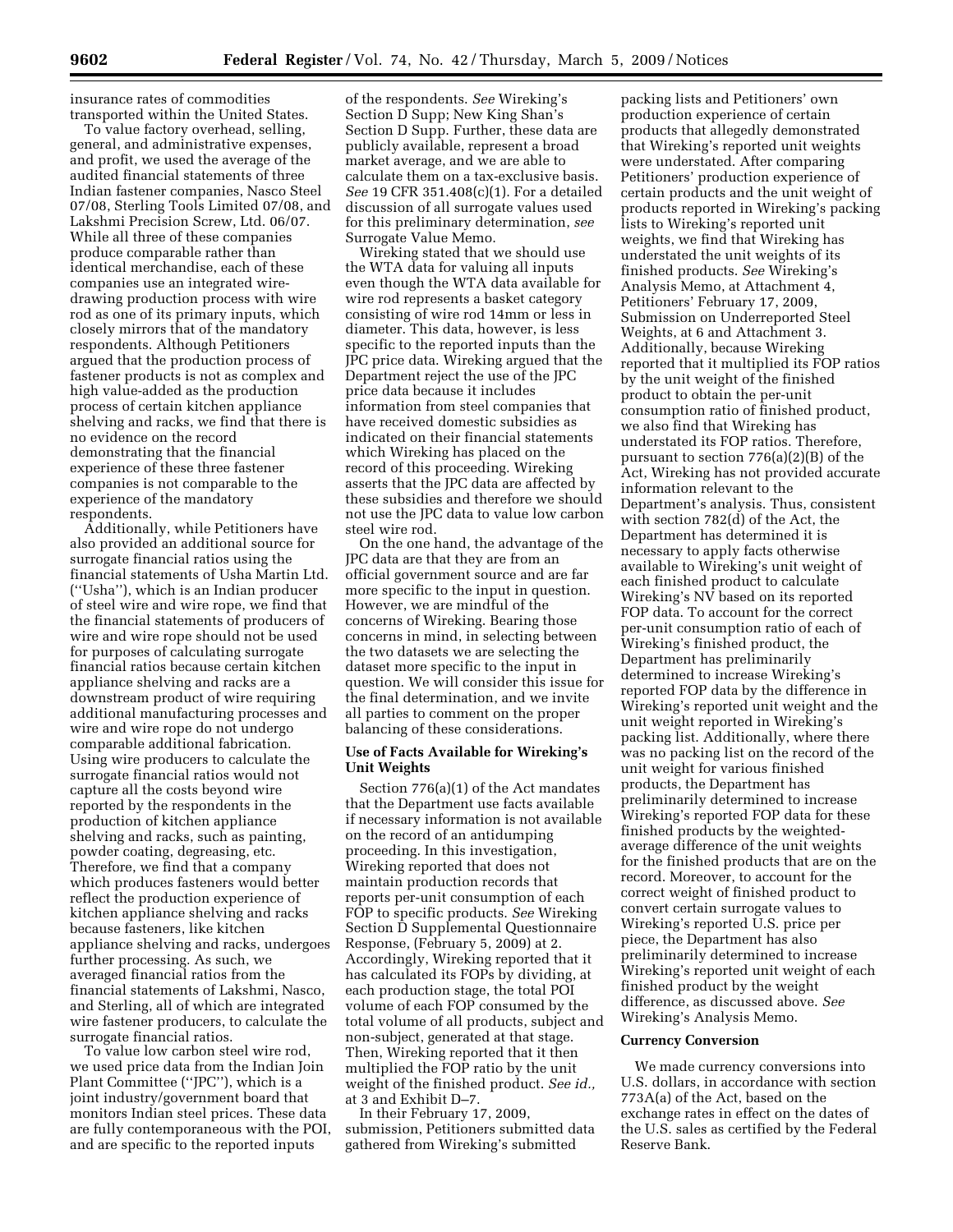## **Verification**

As provided in section 782(i)(1) of the Act, we intend to verify the information upon which we will rely in making our final determination.

### **Combination Rates**

In the *Initiation Notice,* the Department stated that it would calculate combination rates for certain respondents that are eligible for a separate rate in this investigation. *See* 

*Initiation Notice,* 72 FR at 60806. This practice is described in *Policy Bulletin 05.1,* available at *http://ia.ita.doc.gov/*.

## **Preliminary Determination**

The weighted-average dumping margins are as follows:

| Exporter                                                                                                                   | Producer                                                                | Weighted-<br>average<br>margin |
|----------------------------------------------------------------------------------------------------------------------------|-------------------------------------------------------------------------|--------------------------------|
| Guandong Wireking Housewares & Hardware Co., Ltd. (a/k/a<br>Foshan Shunde Wireking Housewares & Hardware Co.,<br>$Ltd.$ ). | Guandong Wireking Housewares & Hardware Co., Ltd.                       | 25.66                          |
|                                                                                                                            |                                                                         | 17.15                          |
| <b>Separate Rates Entities</b>                                                                                             |                                                                         | Margin                         |
|                                                                                                                            | Leader Metal Industry Co., Ltd. (a/k/a Marmon Retail Services<br>Asia). | 21.41                          |
|                                                                                                                            |                                                                         | 21.41                          |
|                                                                                                                            |                                                                         | 21.41                          |
| PRC-wide Entity (including Asber Enterprise Co., Ltd. (China))                                                             |                                                                         | 96.45                          |

### **Disclosure**

We will disclose the calculations performed within five days of the date of publication of this notice to parties in this proceeding in accordance with 19 CFR 351.224(b).

### **Suspension of Liquidation**

In accordance with section 733(d) of the Act, we will instruct CBP to suspend liquidation of all entries of subject certain kitchen appliance shelving and racks from the PRC as described in the ''Scope of Investigation'' section, entered, or withdrawn from warehouse, for consumption from Wireking, New King Shan, Marmon Retail Services Asia, Hangzhou Dunli Import & Export Co., Ltd., Jiangsu Weixi Group Co., and the PRC-wide entity on or after the date of publication of this notice in the **Federal Register**. We will instruct CBP to require a cash deposit or the posting of a bond equal to the weighted-average amount by which the normal value exceeds U.S. price, as indicated above.

Additionally, as the Department has determined in its *Certain Kitchen Appliance Shelving and Racks From the People's Republic of China: Preliminary Affirmative Countervailing Duty Determination and Alignment of Final Countervailing Duty Determination With Final Antidumping Duty Determination,*  74 FR 683 (January 7, 2009) (*''CVD Prelim''*) that the product under investigation, exported and produced by Wireking, benefitted from an export subsidy we will we instruct CBP to require an antidumping cash deposit or posting of a bond equal to the weightedaverage amount by which the NV exceeds the EP, as indicated above, minus the amount determined to

constitute an export subsidy. *See, e.g. Notice of Final Determination of Sales at Less Than Fair Value: Carbazole Violet Pigment 23 From India,* 69 FR 67306, 67307 (November 17, 2007). Therefore, for merchandise under consideration exported and produced by Wireking entered or withdrawn from warehouse, for consumption on or after publication date of this preliminary determination, we will instruct CBP to require an antidumping duty cash deposit or the posting of a bond for each entry equal to the weighted-average margin indicated above adjusted for the export subsidy rate determined in the *CVD Prelim* (*i.e.*, Income Tax reduction for Export Oriented FIEs: countervailable subsidy of 0.94 percent; and Local Income Tax Reduction for ''Productive'' FIEs: countervailable subsidy of 0.23 percent). The adjusted cash deposit rate for Wireking is 24.49 percent.

Furthermore, in the *CVD Prelim,*  Wireking's rate was assigned to the allothers rate as it was the only rate that was not zero, de minimis or based on total facts available. *See CVD Prelim,* 74 FR at 693. Accordingly, as the countervailing duty rate for New King Shan, Marmon Retail Services Asia, Hangzhou Dunli Import & Export Co., Ltd., Jiangsu Weixi Group Co. is the all others rate, which includes the two countervailable export subsides listed above, we will also instruct CBP to require an antidumping duty cash deposit or the posting of a bond for each entry equal to the weighted-average margin indicated above for these companies adjusted for the export subsidies determined in the *CVD Prelim*. The adjusted cash deposit rate

for New King Shan is 15.98 percent and the adjusted cash deposit rate for Marmon Retail Services Asia, Hangzhou Dunli Import & Export Co., Ltd., Jiangsu Weixi Group Co. is 20.24 percent.

## **International Trade Commission Notification**

In accordance with section 733(f) of the Act, we have notified the ITC of our preliminary affirmative determination of sales at less than fair value. Section 735(b)(2) of the Act requires the ITC to make its final determination as to whether the domestic industry in the United States is materially injured, or threatened with material injury, by reason of imports of certain kitchen appliance shelving and racks, or sales (or the likelihood of sales) for importation, of the merchandise under investigation within 45 days of our final determination.

## **Public Comment**

Case briefs or other written comments may be submitted to the Assistant Secretary for Import Administration no later than seven days after the date on which the final verification report is issued in this proceeding and rebuttal briefs limited to issues raised in case briefs and must be received no later than five days after the deadline date for case briefs. *See* 19 CFR 351.309(c)(i) and (d). A list of authorities used and an executive summary of issues should accompany any briefs submitted to the Department. This summary should be limited to five pages total, including footnotes.

In accordance with section 774 of the Act, and if requested, we will hold a public hearing, to afford interested